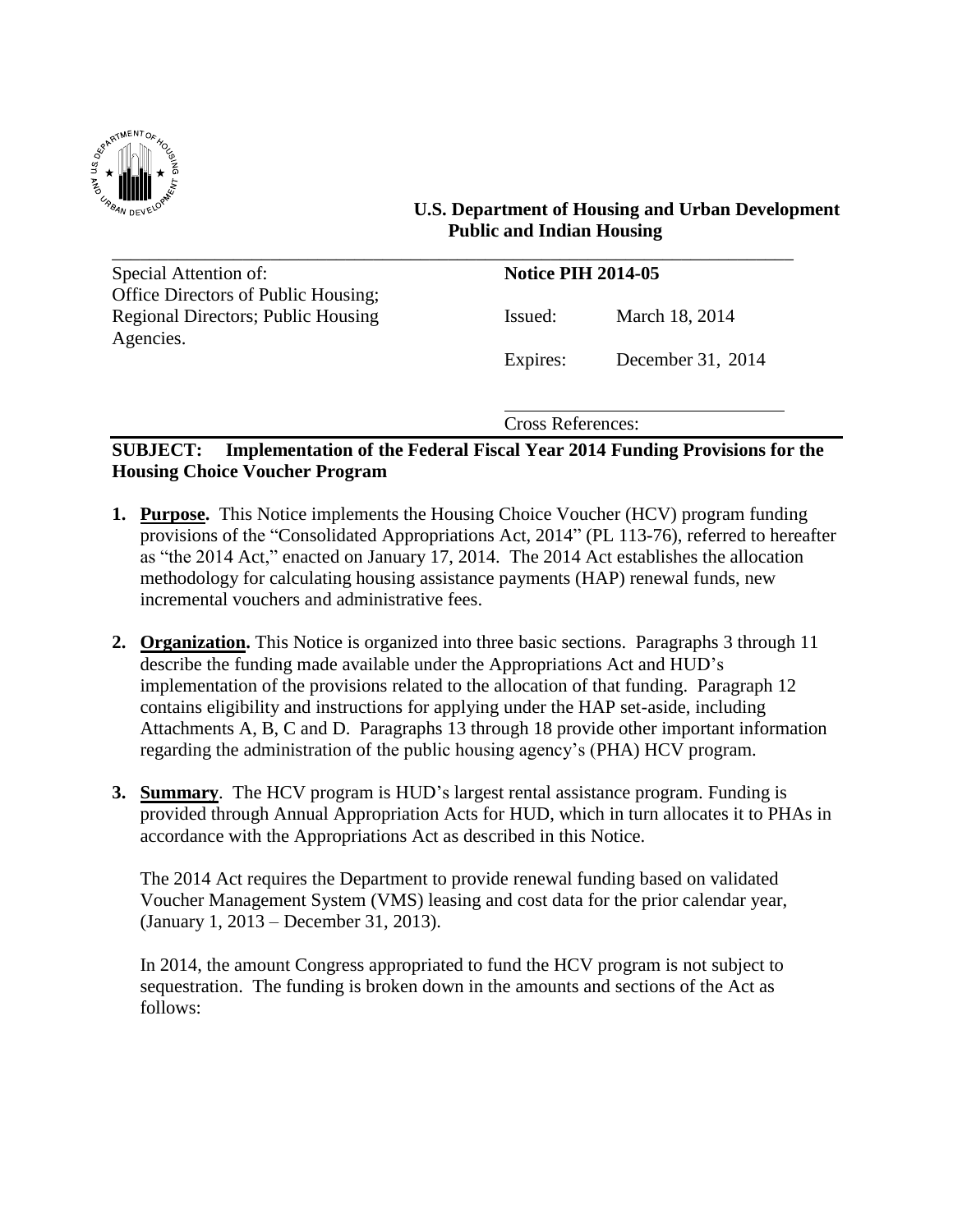### **2014 Appropriations**

| <b>Total Available CY 2014 Appropriations</b> | \$19,177,218,000 |
|-----------------------------------------------|------------------|
| <b>Veterans Affairs Supportive Housing</b>    | 75,000,000       |
| Mainstream 5 Year Program                     | 106,691,000      |
| <b>Administrative Fees</b>                    | 1,500,000,000    |
| <b>Tenant Protection Vouchers</b>             | 130,000,000      |
| HAP Renewal Funding <sup>1</sup>              | \$17,365,527,000 |

This implementation notice provides information on how HUD calculates HAP renewal funding for every PHA's HCV program. In addition, each PHA will receive a funding letter with the individual PHA's specific funding calculations attached. If a PHA has questions related to the calculations or this Notice, the PHA should contact its Financial Analyst (FA) at the Financial Management Center (FMC).

PHAs are encouraged to pay particular attention to the set-aside funding provisions (listed in Paragraph 12) and the Attachments A, B, C and D to this Notice. The 2014 Act provides a set-aside of up to \$75 million to make funding adjustments but only for specific categories set forth by the Act. In order to be considered for funding under the set-aside, a PHA must meet the eligibility requirements described in Paragraph 12, and submit a completed Attachment A and/or B (and, where applicable, Attachments C and D) and the required supporting documentation in the timeframe and manner prescribed in this Notice.

Note: In previous years the Family Self-Sufficiency (FSS) coordinator funding for the HCV program was funded under the Tenant-Based Rental Assistance (TBRA) account. However, the 2014 Act provides a separate single account for FSS coordinator funding for both the HCV and public housing programs. The funding amount appropriated under the Act for the combined FSS coordinator funding is \$75 million. Additional information regarding the FSS Coordinator funding will be forthcoming in the future.

# **4. Calculation of CY 2014 HAP Renewal Funding**

The 2014 Act requires that HUD apply a re-benchmarking renewal formula based on validated leasing and cost data in VMS for **calendar year (CY) 2013** (January 1, 2013 through December 31, 2013) to calculate the PHA's renewal allocation. The renewal provisions of the Act are stated in **Appendix A**.

HUD will provide renewal funding as follows:

 $\overline{\phantom{a}}$ 

Step 1: A new HAP funding baseline will be established based on all validated leasing and cost data<sup>2</sup> (not to exceed unit months available under the Annual Contributions Contract (ACC)) in VMS for CY 2013.

<sup>&</sup>lt;sup>1</sup> From the HAP Renewal funding, the 2014 Act provides that up to \$75 million may be used as a set-aside to address four specific categories of need.

 $2<sup>2</sup>$  In those rare instances where vouchers were transferred from one PHA to another during the re-benchmarking period, the leasing and cost data of the PHAs will be adjusted to ensure that the leasing and costs represented by the transferred vouchers are properly accounted for in the eligibility determinations.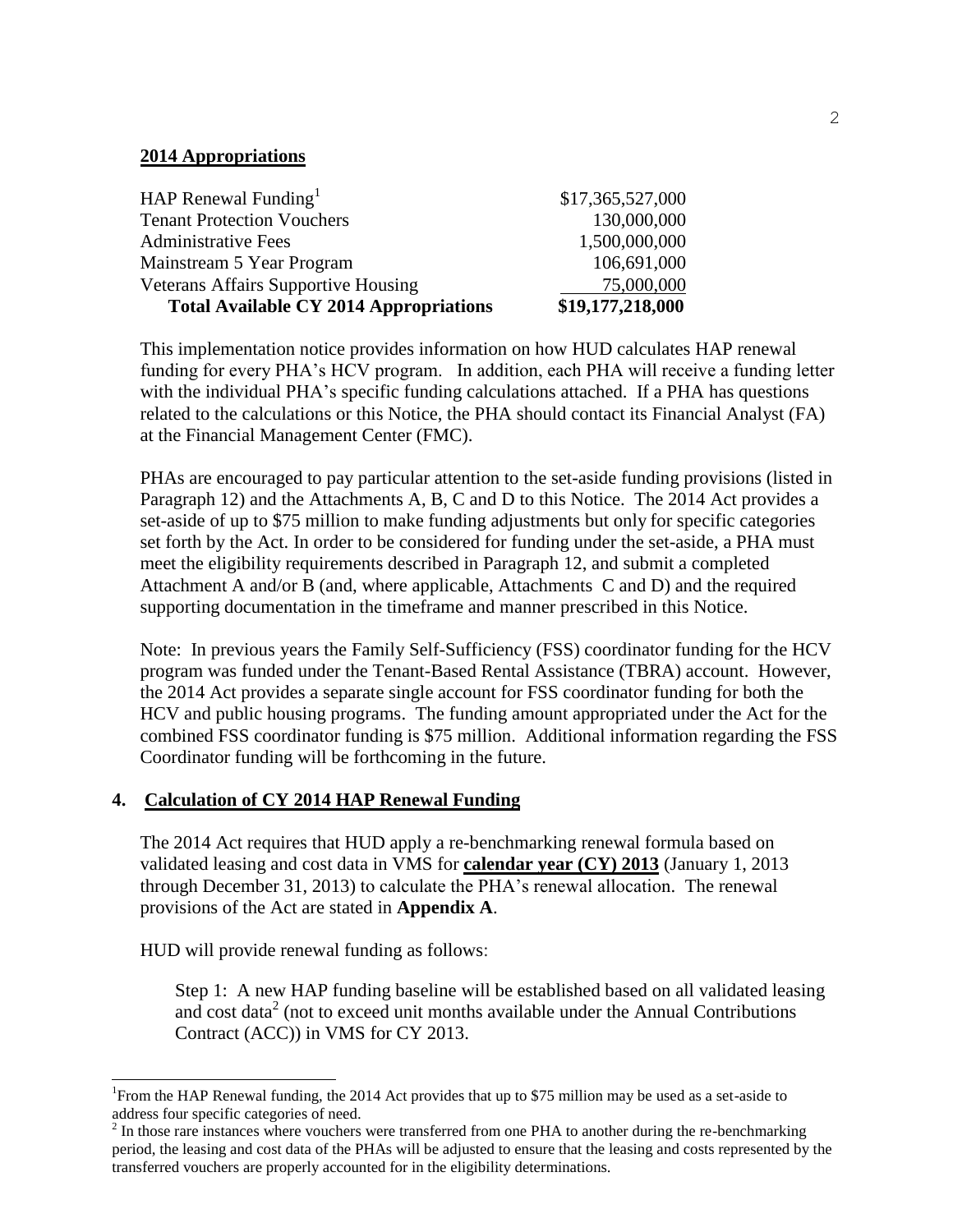Step 2: As required by the Act, HUD will make adjustments for the first-time renewal of certain vouchers. These are tenant protection vouchers and special purpose vouchers such as Veterans Affairs Supportive Housing (VASH) vouchers that are initially expiring in CY 2014. The adjustment to be provided will be an inflation factor to reflect cost increases expected in CY 2014. PHAs should refer to their renewal funding allocation enclosure for further details. First time increments not initially funded for twelve months will receive the additional funding required for CY 2014, as identified on the funding enclosures of the affected PHAs. Note: Vouchers for original families receiving assistance under DVP/DHAP-IKE may not be reissued; therefore, both the units under the PHA's ACC and the renewal funding provided in CY 2014 will reflect the reduced units based on the families under assistance as reported in VMS as of December of 2013.

Step 3: The Renewal Funding Inflation Factor adjusted for localities will be applied to the PHA's calculated 12 month renewal requirement after all adjustments have been applied under Steps 1 and 2 above. The Renewal Funding Inflation Factors that HUD will use to reflect inflation are posted by HUD's Office of Policy, Development and Research at [http://www.huduser.org/portal/datasets/rfif/rfif.html.](http://www.huduser.org/portal/datasets/rfif/rfif.html)

Step 4: Proration: HUD will determine the total eligibility for all PHAs and compare that amount to the total available HAP renewal funding per the 2014 Act in order to determine a proration factor. This proration factor will then be applied to each PHA's CY 2014 eligibility. A proration of less than 100 percent will be applied if the nationwide eligibility exceeds the available HAP renewal funding (including amounts made available under the offset and reallocation authority discussed below).

Step 5: Offsets: The 2014 Act provides that HUD may offset PHAs' CY 2014 allocations based on the excess amounts of PHAs' net restricted assets (NRA), including HUD-held program reserves (in accordance with VMS data in CY 2013 that is verifiable and complete), as determined by the Secretary. Offsets will exclude an amount equal to the CY 2013 Budget Authority (BA) provided for new increments, funds needed to maintain the higher of December 2013 leasing or the average leasing during CY 2013 and funds to support program cost increases. The offset will also exclude funds needed to reach full leasing of VASH vouchers across the year. Other adjustments that may be applicable to the PHA's offsets, such as adjustments for very small PHAs, shall be reflected in the PHA's Funding attachment. Detailed calculations of the offsets will be provided to PHAs in the renewal allocation enclosure.

The 2014 Act provides that HUD shall use the funds from the offset throughout the CY 2014 to prevent the termination of rental assistance for families as the result of insufficient funding, as determined by the Secretary, and to avoid or reduce the need for proration. The Department intends to use the funds from the offsets both to reduce the proration and to address PHAs with shortfalls.

### **5. Set-aside of up to \$75 million to Adjust PHA Allocations**.

The Department has authority to adjust PHAs' HAP allocations for the categories outlined below.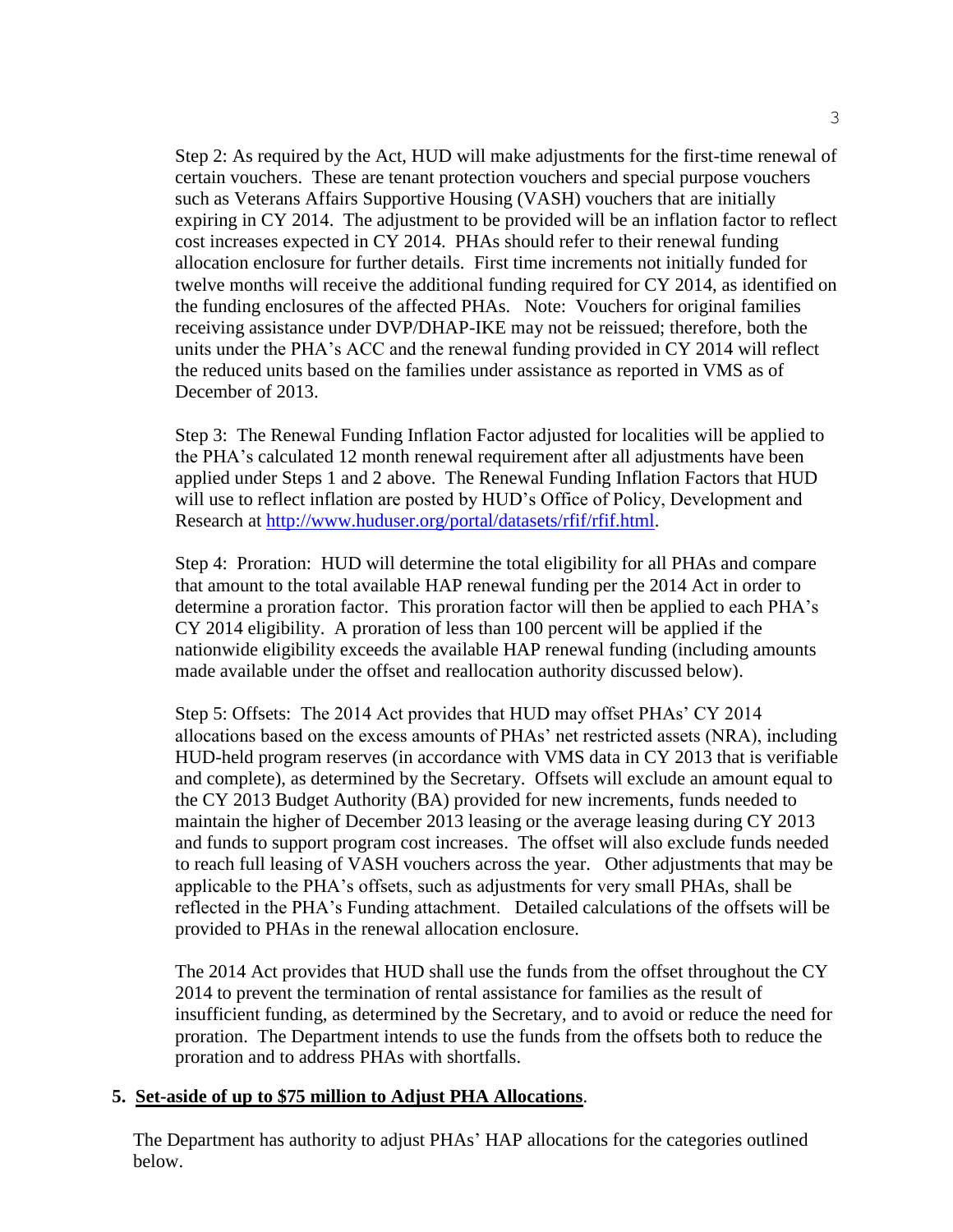#### Set-Aside Categories:

**Category 1: Prevention of Terminations due to Insufficient Funding.** The Act provides that set-aside funding may be made available to PHAs that, despite taking reasonable cost savings measures as determined by the Secretary, would otherwise be required to terminate participating families from the program due to insufficient funds. Funding for this category may be covered in part or in whole by use of the offset and reallocation authority described above.

#### **Category 2a: Unforeseen Circumstances**

### **Category 2b: Portability cost increases**

### **Category 3: Project Based Vouchers**

### **Category 4: HUD-VASH**

For Categories 2a, 2b, 3 and 4 – The Department, in its discretion, may pro-rate the awards under these categories, as necessary.

In the event there are funds remaining under this Set-Aside, after all categories have been addressed, the Department will first increase the proration (if proration was initially required), with respect to the funds awarded under categories 2a, 2b, 3 and 4; any funds remaining after that point, may be re-prorated to all PHAs.

### **Please refer to Paragraph 12 of this Notice for more details about the set-aside categories, eligibility requirements and submission deadlines.**

### **6. Tenant Protection Vouchers**.

**Multifamily**. Tenant protection vouchers are available to assist participants affected by actions such as Moderate Rehabilitation (MR) replacements, Single Room Occupancy (SRO) replacements, and Multifamily Housing conversions, such as terminations, opt-outs, prepayments, property disposition relocations, and certain Rental Assistance Demonstration (RAD) conversions. The initial funding term is typically 12 months. However, the initial term may vary subject to availability of tenant protection funding and pending/anticipated demand. When the initial funding term is less than 12 months, the tenant protection increment will be renewed at expiration as part of the HCV renewal funding process.

**Public Housing Actions**. TPVs may be available to PHAs based on certain actions that remove units from a PHA's public housing inventory, including demolitions and/or dispositions approved under Section 18 of the 1937 Act (including de minimis demolitions); required conversions approved under Section 33 of the 1937 Act; voluntary conversions approved under Section 22 of the 1937 Act; homeownership plans approved under Section 32 of the 1937 Act; and HOPE VI removal actions. HUD will issue separate guidance outlining the eligibility and priority criteria for receiving TPVs for these actions. HUD will specifically determine a PHA's eligibility for receiving TPVs as part of its approvals for the removal actions, which may be less than the number of units that were occupied in the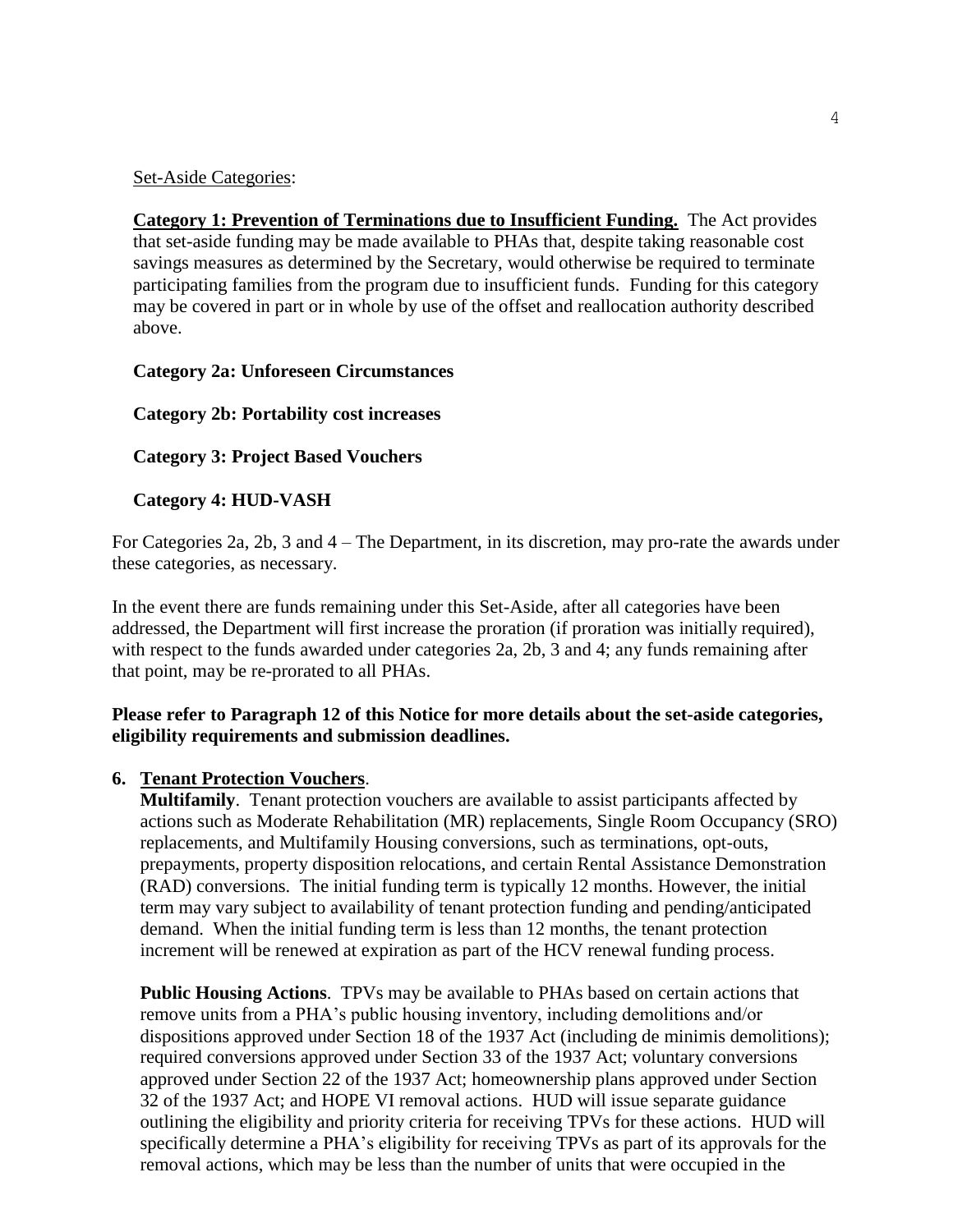previous 24 months. The PHA may then submit a TPV application to HUD based on that TPVs authorized by that approval letter. The initial funding term is typically 12 months. However, the initial term may vary subject to availability of tenant protection funding and pending/anticipated demand. When the initial funding term is less than 12 months, the tenant protection increment will be renewed at expiration as part of the HCV renewal funding process.

**Choice Neighborhood Initiative (CNI) Actions**. TPVs may be available to PHAs and/or Multifamily Housing CNI Grantees based on units that will be temporarily or permanently removed pursuant to a CNI Transformation Plan approved by HUD. HUD will issue separate guidance outlining the eligibility and priority criteria for receiving TPVs for these actions, especially in the context of replacement public and/or assisted housing units that will be produced as part of the CNI action. HUD will specifically determine a PHA's eligibility for receiving TPVs as part of its approval of the CNI Transformation Plan which may be less than the number of units that were occupied in the previous 24 months. The PHA may then submit a TPV application to HUD based on that TPVs authorized by that approval letter. The initial funding term is typically 12 months. However, the initial term may vary subject to availability of tenant protection funding and pending/anticipated demand. When the initial funding term is less than 12 months, the tenant protection increment will be renewed at expiration as part of the HCV renewal process.

**Replacement vouchers for vacant units**. The 2014 Act provides that HUD may only provide replacement vouchers for units that were occupied within the previous 24 months that cease to be available as assisted housing, and only to the extent that funding is available (see Appendix A for appropriations text). Due to anticipated demand, tenant protection vouchers are only initially being provided for occupied units. However, subject to the availability of appropriated funding, HUD may subsequently be able to provide vouchers for vacant units in the impacted properties in accordance with the authority provided under the 2014 Act.

### **7. Funding for Administrative Costs**.

The 2014 Act provides **\$1,500,000,000** for administrative fees to PHAs administering the voucher program (See Appendix A for Appropriations text). Of the appropriated amount, approximately **\$1,490,000,000** will be available for ongoing administrative fees and fees for new vouchers and approximately **\$10,000,000** will be made available to allocate to PHAs that need additional funds to administer their Section 8 programs.

**A) Ongoing Administrative Fees and Administrative Fees for** N**ew Vouchers.** 

 Ongoing administrative fees and administrative fees for new vouchers will be paid based on leasing. These administrative fees will be calculated for CY 2014 as provided for by Section 8 (q) of the United States Housing Act (and related Appropriation Act provisions) as in effect immediately before the enactment of the Quality Housing and Work Responsibility Act (QHWRA) of 1998 (Public Law 105-276). Under this calculation, PHAs will be paid a fee for each voucher that is under HAP contract as of the first day of each month. Administrative fees for new incremental vouchers will also be paid based on leasing.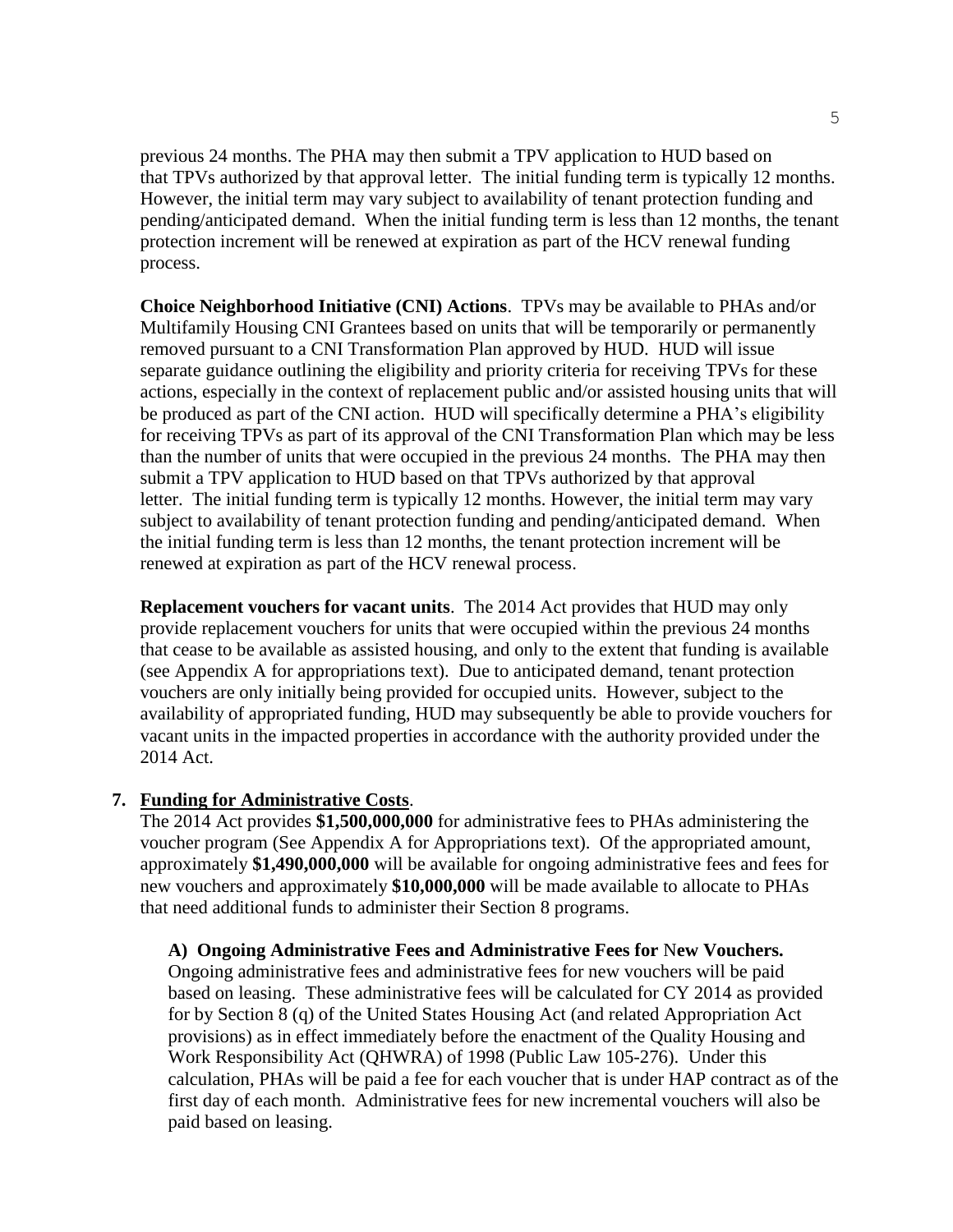Please note that beginning in CY 2010, HUD eliminated the lower administrative fee for PHA owned units. A PHA earns the same amount of administrative fee for a PHA owned unit as it does for a non-PHA owned unit.

#### **1) Proration and Reconciliation of Administrative Fees:**

HUD has developed and posted administrative fee rates for each PHA to enable PHAs to calculate potential fee eligibility. Fee rates have been posted to the HCV website:

[http://portal.hud.gov/hudportal/HUD?src=/program\\_offices/public\\_indian\\_housin](http://portal.hud.gov/hudportal/HUD?src=/program_offices/public_indian_housing/programs/hcv) [g/programs/hcv](http://portal.hud.gov/hudportal/HUD?src=/program_offices/public_indian_housing/programs/hcv)

HUD disburses administrative fees to PHAs on a monthly basis prior to receiving actual leasing data from PHAs in VMS. The disbursements are based on prior reported leasing. Each PHA's administrative fee eligibility is reconciled after every quarter based on actual reported leasing. HUD compares each month's national eligibility for administrative fees to  $1/12<sup>th</sup>$  of the appropriated amount available for ongoing administrative fees, to determine a pro-ration level. Any amount due the PHA that resulted from reconciliations will be disbursed; any amount due from the PHA will be recouped by HUD via a reduction from a subsequent administrative fee payment. A final reconciliation will be completed after the December 2014 leasing data is reported in VMS.

#### **2) Blended Rate Administrative Fees and Higher Administrative Fee Rates:**

**(a) Blended Rate Administrative Fees**: PHAs serving multiple administrative fee areas may, in lieu of the fee determined for their agency, request a blended rate based on the actual location of their assisted units. The blended rate will be used for the entire CY 2014.

PHAs must submit their request in writing to the Financial Management Division, Housing Choice Voucher Program, at the address below, to be received no later than **close of business (5 p.m., EDST), Tuesday, April 15, 2014**.

**U.S. Department of Housing and Urban Development Office of Housing Voucher Programs Attn: Miguel A. Fontanez, Director, Financial Management Division Room 4222 451 7th Street, SW Washington, DC 20410**

**(b) Higher Administrative Fee Rates:** A PHA that operates over a large geographic area, defined as multiple counties, may request higher administrative fees. An approved higher administrative fee rate will apply only to CY 2014. At the end of the year the PHA will be required to submit evidence to the FMC of actual costs, to enable HUD to determine if the entire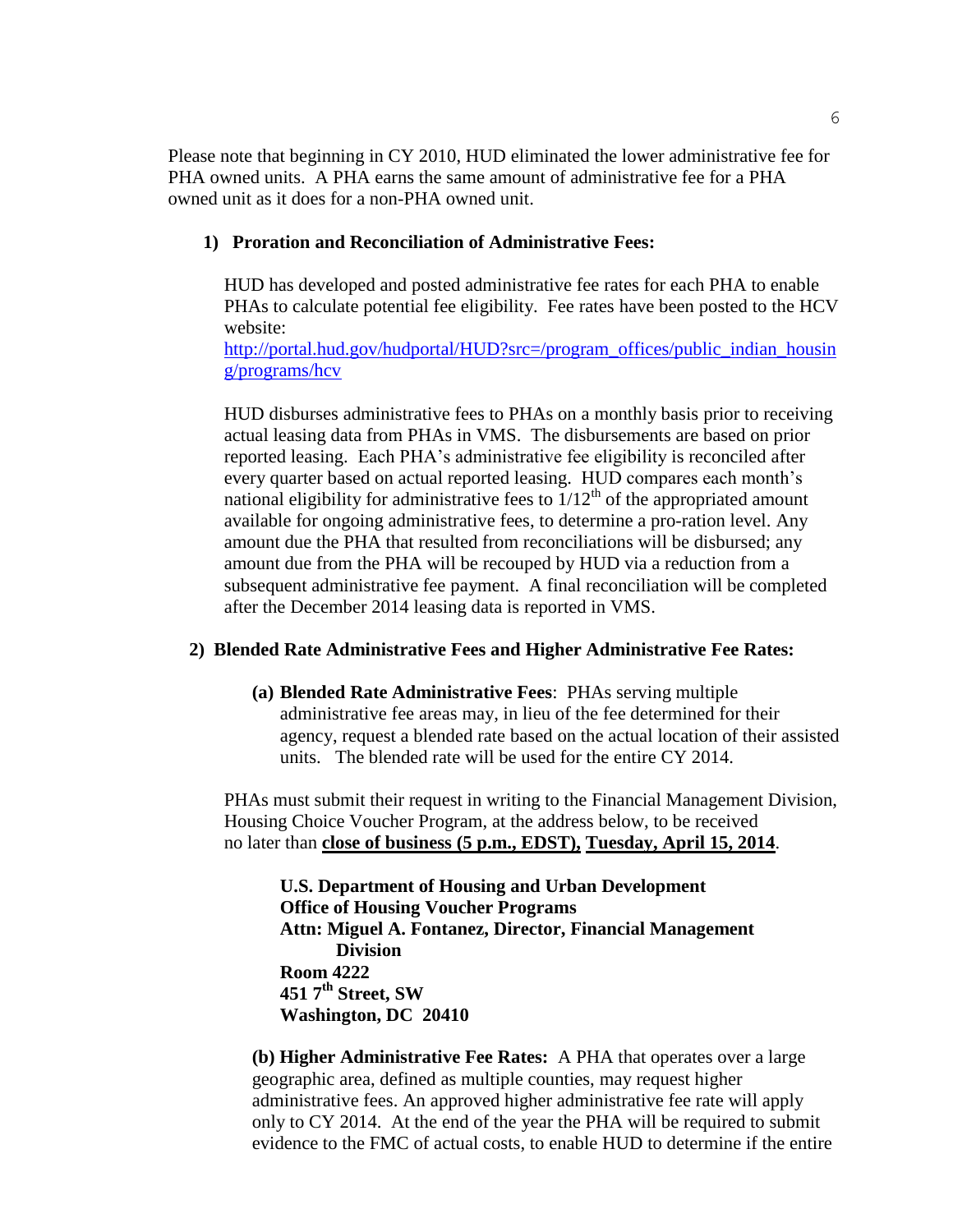approved increase was needed; excess funds will be recouped by HUD via a reduction in a future disbursement.

To request higher fees, an agency must submit the following financial documentation to the PHA's assigned Financial Analyst at the FMC:

- Actual Unrestricted Net Assets (UNA) balance as of December 31, 2013;
- Actual administrative costs for the HCV program for CY 2013, in sufficient detail for HUD review;
- The PHA's CY 2014 HCV program administrative budget, identifying anticipated reasonable and necessary administrative costs, broken out in sufficient detail to allow for review (positions and salaries, detailed travel costs, overhead and pro-rations, etc.). There is no HUD form, nor a mandated format, for this budget;
- If both the unit month and budget authority utilization in CY 2013 were below 95 percent of available for renewal units, a statement as to why this occurred;
- An explanation for any withdrawals from the UNA account at the end of CY 2006 through CY 2012, or during CY 2013, or a statement that none were made;
- An explanation as to why the projected CY 2014 administrative fees are insufficient to cover program operating costs;
- Certification by the chief executive of the PHA that the data is accurate.

In order to request a higher administrative fee rate, PHAs must provide the above information to their assigned Financial Analyst (FA), Financial Management Center (FMC), no later than **close of business (5:00 p.m. EDST) Tuesday, April 15, 2014**. The mailing address for the FMC is:

Financial Management Center 2380 McGee Street Suite 400 Kansas City, Missouri 64108

An approved higher administrative fee rate will apply only to CY 2014. At the end of the year the PHA will be required to submit evidence to the FMC of actual costs, to enable HUD to determine if the entire approved increase was needed; excess funds will be recouped by HUD via a reduction in a future disbursement.

**B) Special Fees.** As stated above, HUD will make up to **\$10,000,000** available to allocate to PHAs that need additional funds to administer their Section 8 programs. These funds may be provided for the following non-exclusive purposes:

• Homeownership Fees: HUD will provide a \$200 special fee for every homeownership closing reported in PIC for families participating in the Voucher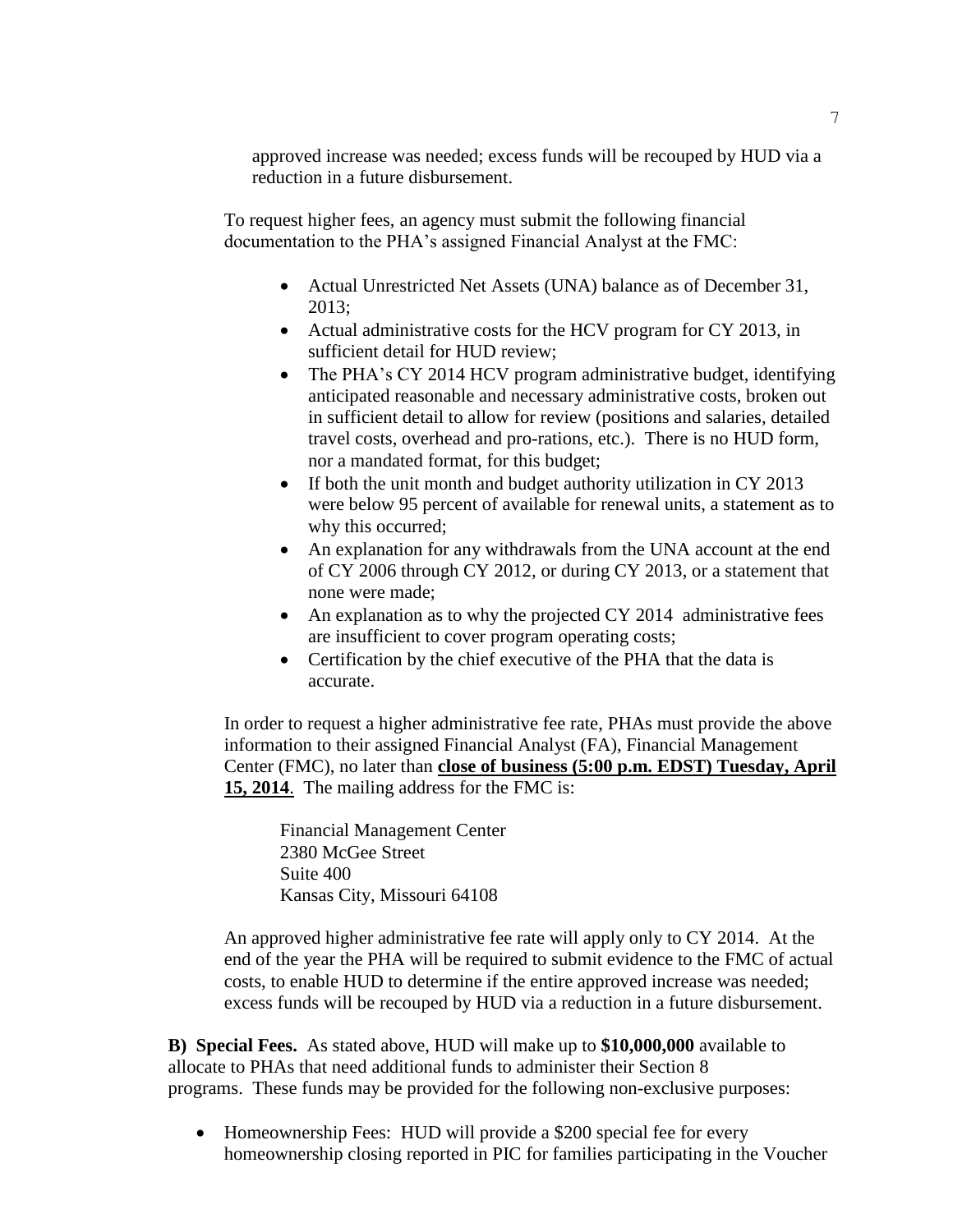Homeownership, Section 8 Family Self-Sufficiency, or a Section 8 MTW Homeownership programs. These special fees are paid to the PHAs administering the vouchers after the homebuyers closings are reported in PIC and closing dates are provided to the Department. HUD will provide these fees automatically; therefore, PHAs do not need to apply for these funds. This category, as any other under the admin fee set-aside, will be subject to the availability of funds.

- Special Fees for Multifamily Housing Conversion Actions: A special (one-time) fee of \$200 will be provided for each unit **occupied** on the date of the eligibility event, for multifamily housing conversions only. HUD will provide these fees automatically; therefore, PHAs do not need to apply for these funds. This category, as any other under the admin fee set-aside, will be subject to the availability of funds. This special fee will also be paid to PHAs that agree to administer vouchers on behalf of a Multifamily Choice Neighborhood Grantee.
- Special Fees for Receiving PHAs where portability vouchers comprise a significant portion of their vouchers under lease. This category, as any other under the admin fee set-aside, will be subject to the availability of funds. HUD will provide these special fees automatically; therefore, PHAs will not need to apply for these funds. The Department will calculate these special fees for eligible receiving PHAs based upon data from the Public Housing Information Center (PIC). To be eligible for these special fees, PHAs must be administering port-in vouchers which equal 20% or more of the PHAs total number of leased vouchers as of December 31, 2013. For each eligible port-in voucher, the receiving PHA will be provided with 12 months of funding equal to **5 percent (5 %)** of the PHA's 2014 Column A rate for administrative fees. This is a one-time award of special fees and will be calculated based on PHA portability data found in PIC as of December 31, 2013 and leased data from the Voucher Management System (VMS) as of December 31, 2013 (from the same VMS database used to determine the 2014 Housing Choice Voucher (HCV) renewal allocations). This category, as any other under the admin fee set-aside, will be subject to the availability of funds.

### **A portion of this set-aside may be used for on-going administrative fees in order to increase the fee proration should HUD determine during the course of the calendar year that the entire estimate of \$10 million may not be needed for extraordinary costs.**

- **C) Uses of Administrative Fees.**
- i. Administrative Fees. Administrative fees may only be used to cover costs incurred to perform PHA administrative responsibilities for the HCV program in accordance with HUD regulations and requirements.
- ii. UNA (formerly known as "administrative fee reserve"). Any administrative fees from 2014 funding (as well as 2004 through 2013 funding) that are subsequently moved into the UNA account at the PHA's fiscal year (FY) end must only be used for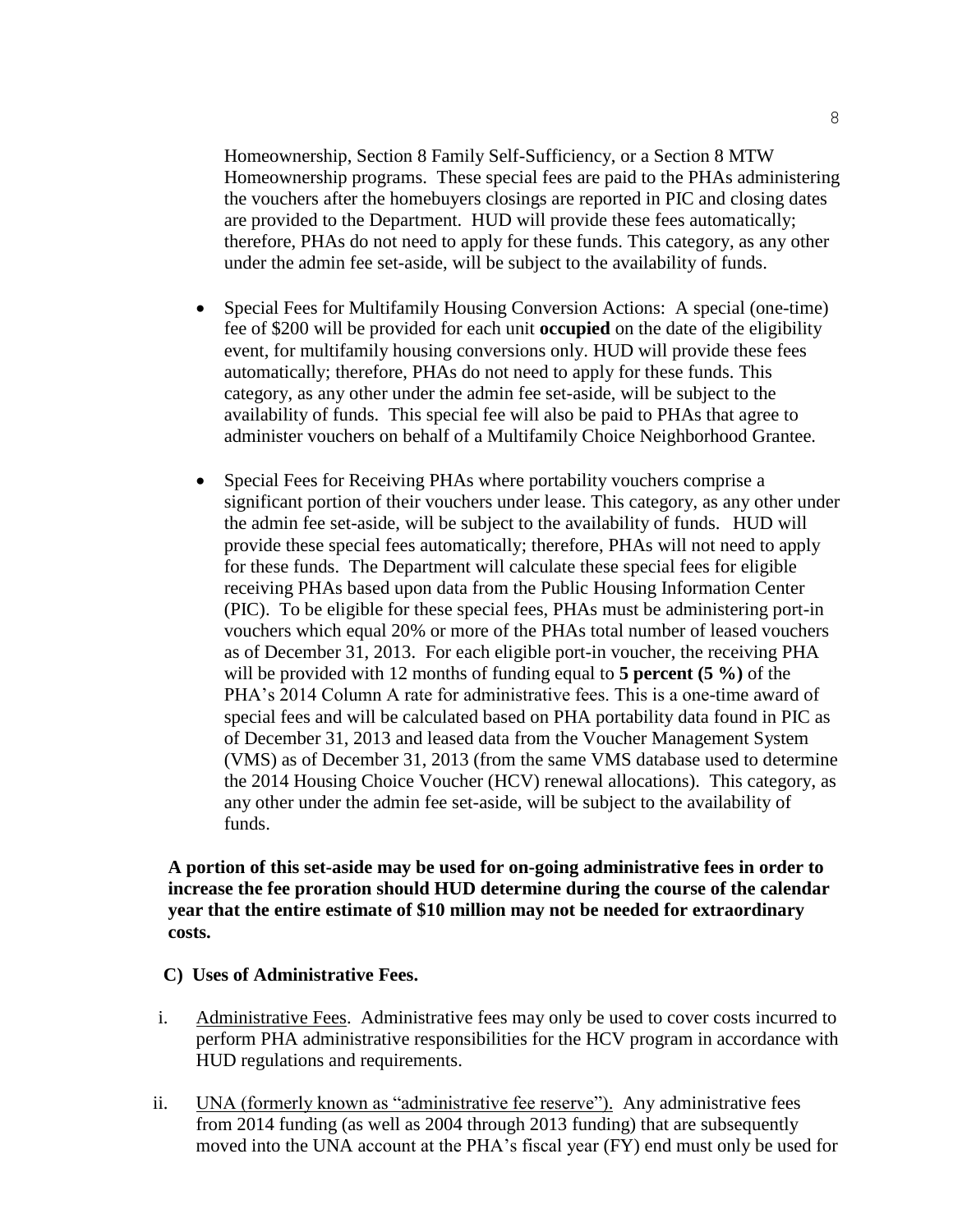activities related to the provision of tenant-based rental assistance authorized under Section 8, including related development activities. Examples of related development activities include, but are not limited to, unit modification for accessibility purposes and development of project-based voucher units. If a PHA has not adequately administered its HCV program, HUD may prohibit use of funds in the UNA account and may direct the PHA to use funds in that account to improve administration of the program, for HCV HAP expenses, or to reimburse ineligible expenses in accordance with the regulation at 24 CFR 982.155(b)(3).

**8. Veterans Affairs Supportive Housing (VASH) Funding.** The 2014 Act provides funding for new incremental vouchers for the VASH program in the amount of **\$75,000,000**. As provided by the FY 2014 Act, vouchers are allocated based on need, as determined by HUD's point-in-time data submitted by Continuums of Care (CoCs), as well as Veterans Affairs data on the number of contacts with homeless Veterans. Need is then adjusted by performance data from PHAs and Veterans Affairs Medical Centers (VAMC). Once the allocations are identified at the VAMC level, HUD will identify a PHA to partner with each site, taking into account the location and administrative performance of the PHA. HUD will then invite these PHAs to apply for 2014 VASH vouchers that the PHA will administer in partnership with their local VAMC.

# **9. Mainstream 5-Year Program (MS5).**

The 2014 Act provides \$106,691,000 for renewal funding and administrative fees for HCV vouchers originally funded out of the Section 811 Account (known as Mainstream 5-Year vouchers). The renewal funding will be re-benchmarked during CY 2014. Renewals will be calculated based on validated Mainstream 5-Year program leasing and HAP expenses reported in VMS for the period January 1, 2013 through December 31, 2013 (CY 2013). In addition, the 2014 Act requires that the administrative and other expenses of the PHAs administering these vouchers, shall be funded under the same terms and be subject to the same pro rata fee reductions that apply to all other PHAs administering vouchers under the HCV program.

- **10. Moving To Work (MTW) Agencies**. MTW agencies' renewal funding will continue to be determined pursuant to their MTW agreements. HUD is directed by the 2014 Act to again apply the same proration factor to the HCV allocations for MTW agencies as is applied to all other PHAs. Note that MTW agencies may utilize Section 8 funds for Section 9 purposes in accordance with their agreements.
- **11. Excluded Programs**. The changes implemented by this Notice do not apply to renewal funding for the Section 8 Moderate Rehabilitation or Single Room Occupancy (SRO) programs.

# **12. Instructions for Applying for the Set-Aside HAP funds of \$75 million**

# **Set-Aside Categories and Eligibility Requirements:**

# **Category 1 – Shortfall Funds**

For PHAs that, despite taking reasonable cost savings measures as determined by the Secretary, would otherwise be required to terminate participating families from the program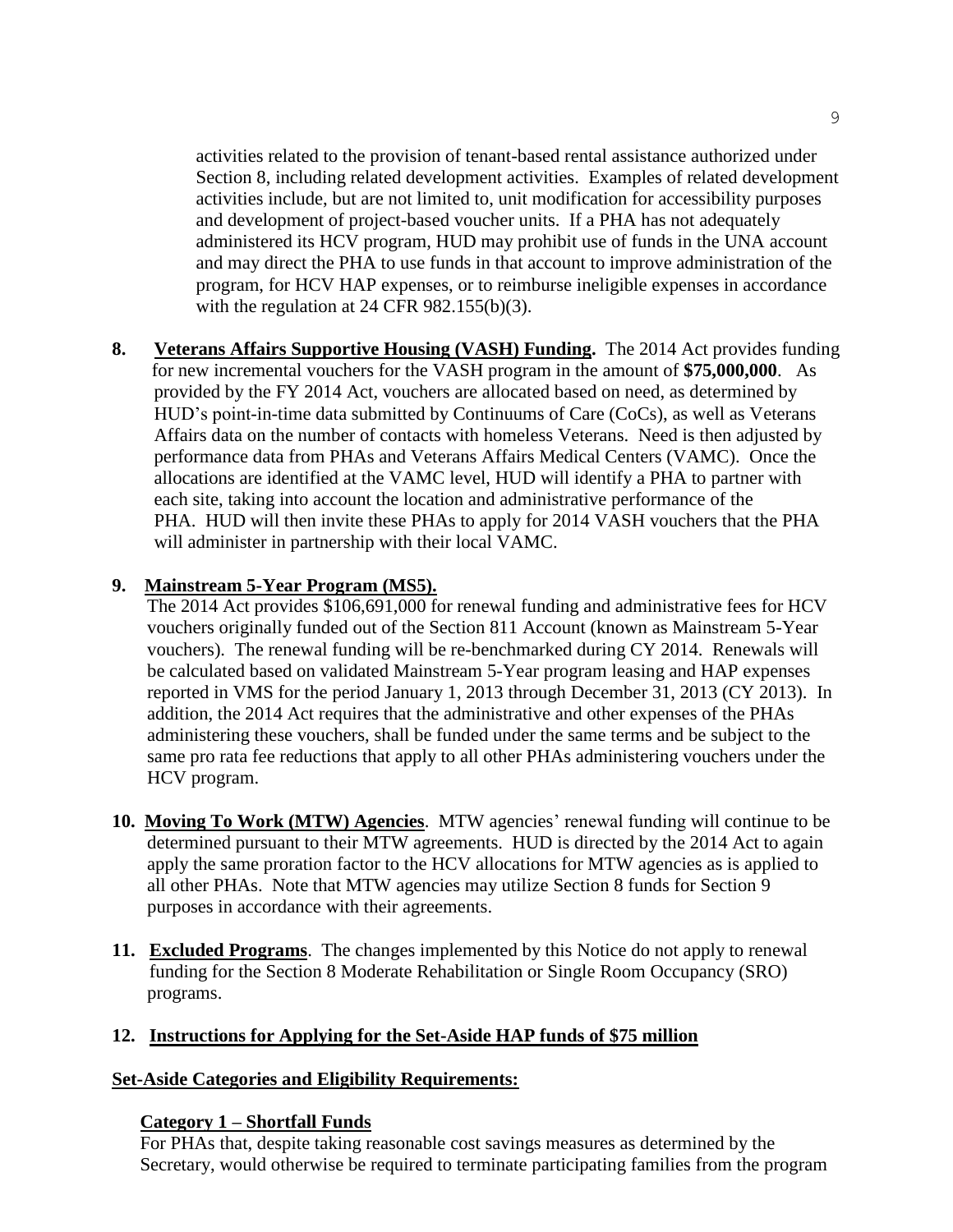due to insufficient funds. Note that there are two scenarios related to shortfalls for which PHAs may be eligible for funding under this category.

**To be eligible for funding under this category the PHA must meet the criteria outlined below for either Shortfall Scenario 1 or Shortfall Scenario 2 and must submit Attachment A** – Application for Category 1-Shortfall Funds and PHA Certification of Reasonable Cost Savings Measures Undertaken to Prevent Termination of HCV Participants Due to Insufficient Funds.

**Shortfall Scenario 1:** For PHAs **already in an-SPT confirmed shortfall**, the certification is as follows:

(1) At the time of application, the PHA is working with the HUD Shortfall Prevention Team (SPT) and SPT has confirmed the PHA is in a shortfall position. (PHAs that are not currently working with the SPT but believe they are in a shortfall position should immediately contact their HUD Field Office for assistance.)

(2) The PHA has ceased issuing vouchers to applicants as of **March 31, 2014**. (Please note this does not apply to families that are participants and were issued a voucher to move to a different unit. This restriction is also not applicable to tenant protection vouchers that are being issued to targeted families that were residing in the covered property on the eligibility event, or where the PHA is leasing to homeless veterans under the HUD-VASH program, up to the baseline level of units under all HUD-VASH allocations (not just recent allocations), including turnover of HUD-VASH vouchers.)

(3) The PHA has rescinded any vouchers remaining on the street that were issued to applicant families and has stopped leasing those rescinded vouchers as of **March 31,**  2014. Note this does not apply to vouchers issued under the two exceptions noted in (2) above. In addition, PHAs may enter into PBV HAP contracts for units that were under AHAP as of the application date and still meet this condition.

(4) The PHA has ceased absorbing portable vouchers as of **March 31, 2014**.

(5) In regard to project-based voucher (PBV) HAP contracts, vouchers are not issued to a family that wants to voluntarily move. (However, if a unit becomes vacant, the PBV unit shall be filled with a family from the waiting list.)

**Shortfall Scenario 2:** For those PHAs that manage their HCV program budgets in a reasonable and responsible manner, but are later determined to be in an SPT-confirmed shortfall position, the Department will review each application on a case-by-case basis to determine if the PHA is eligible for funding under this category. The PHA signature at the bottom of Attachment A, indicates that the PHA agrees to comply with all SPT-directed cost savings measures.

Note: In determining a shortfall and the amount of funding to be provided, HUD will use the **Two Year Forecasting Tool**. PHAs should refer to **Appendix B** of the Notice which provides the criteria HUD will use to determine if the PHA has a HUD-confirmed shortfall and the calculation of the shortfall amount. HUD's Two Year Forecasting Tool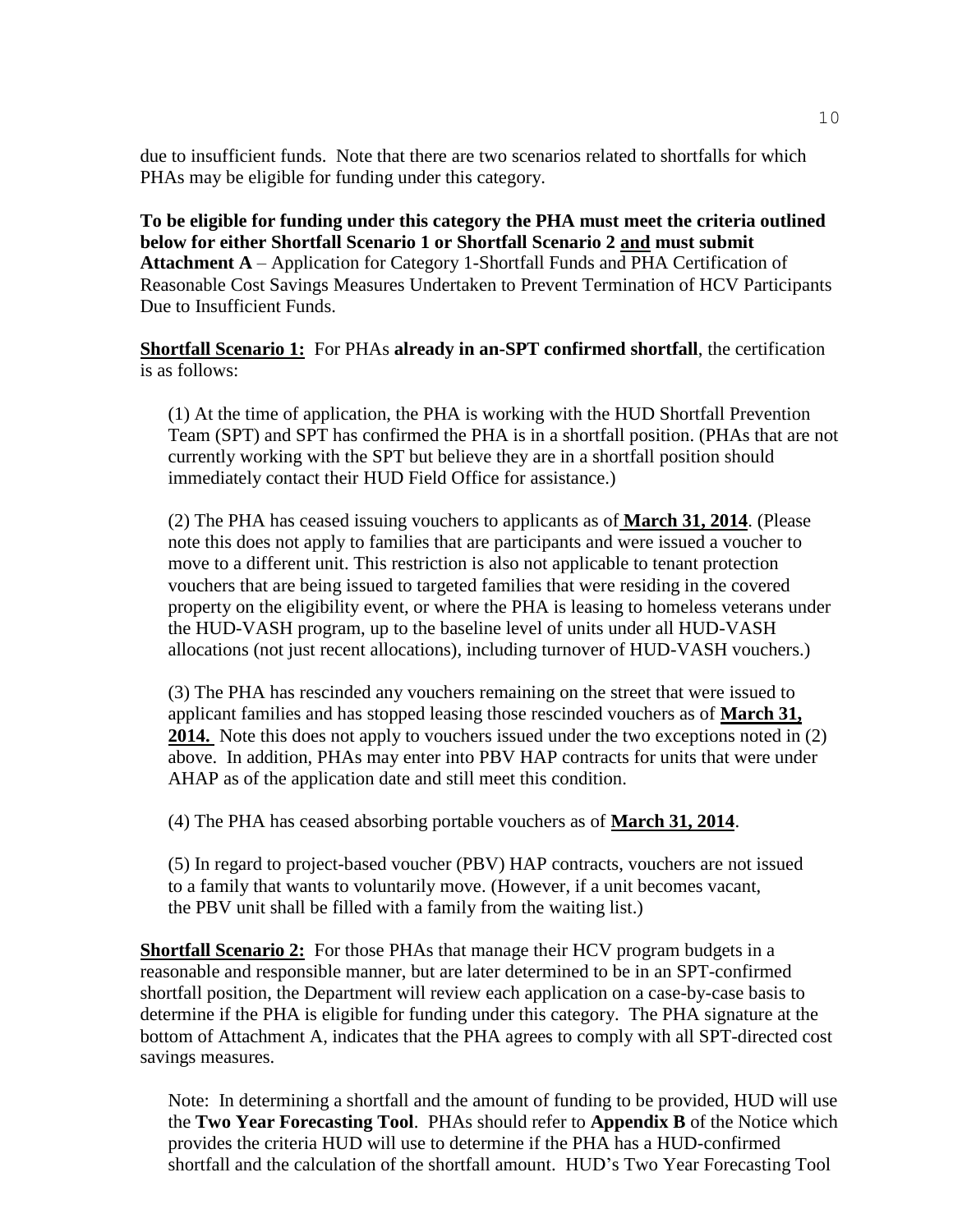can be found at [http://portal.hud.gov/huddoc/FORECASTING\\_TOOL\\_v2.XLS](http://portal.hud.gov/huddoc/FORECASTING_TOOL_v2.XLS) and the instructions can be found at [http://portal.hud.gov/huddoc/forecast\\_guidance.pdf.](http://portal.hud.gov/huddoc/forecast_guidance.pdf) The PHA should work with its respective field office and SPT member when determining a potential shortfall status.

PHAs with specific questions related to the calculation and determination of a HUDconfirmed shortfall should contact the SPT at the following: [2014ShortfallInquiries@hud.gov](mailto:2014ShortfallInquiries@hud.gov)

The subject line of the e-mail must include the PHA's number.

# **Category 2a -Unforeseen Circumstances**:

# **To be eligible for funding under this category, a PHA must submit the following:**

- a. Attachment B
- b. Written narrative detailing the unforeseen circumstances that occurred during or after the CY 2013 re-benchmarking period that have significantly increased renewal costs.
- c. Evidence to support the narrative.
- d. PHA calculation of the increased costs for CY 2014.

HUD reserves the right to request additional information or ask for clarification, if necessary.

For applications under the unforeseen circumstances category, it is important to note that PHAs must submit all items (a. through d.) above by the application deadline in order for the application to be considered. **Failure to provide any of the required documents, including the PHA calculation of the increased costs, will result in denial of the application.** 

The following are some examples of unforeseen circumstances and accompanying evidence HUD would consider in its evaluation under this Category:

- PHAs that have experienced significant increases in the cost of assistance due to an unforeseeable rise in rental costs that exceeds the applicable inflation factors published by HUD; documentation could include evidence of increased rents, identification of affected contracts and a calculation of the increased costs. **A calculation must be provided by the PHA**.
- PHAs experiencing an increase in their per unit HAP costs in comparison to the pro-rated funded HAP PUC for CY 2014 due to economic conditions resulting in decreases in total tenant payment (TTP); documentation could include actual per unit TTPs and HAP costs experienced by the PHA in CY 2014. **A calculation must be provided by the PHA**.

# **Category 2b -Portability**:

To be eligible for funding under this category, the PHA must have experienced a significant increase in renewal costs due to portability for tenant-based rental assistance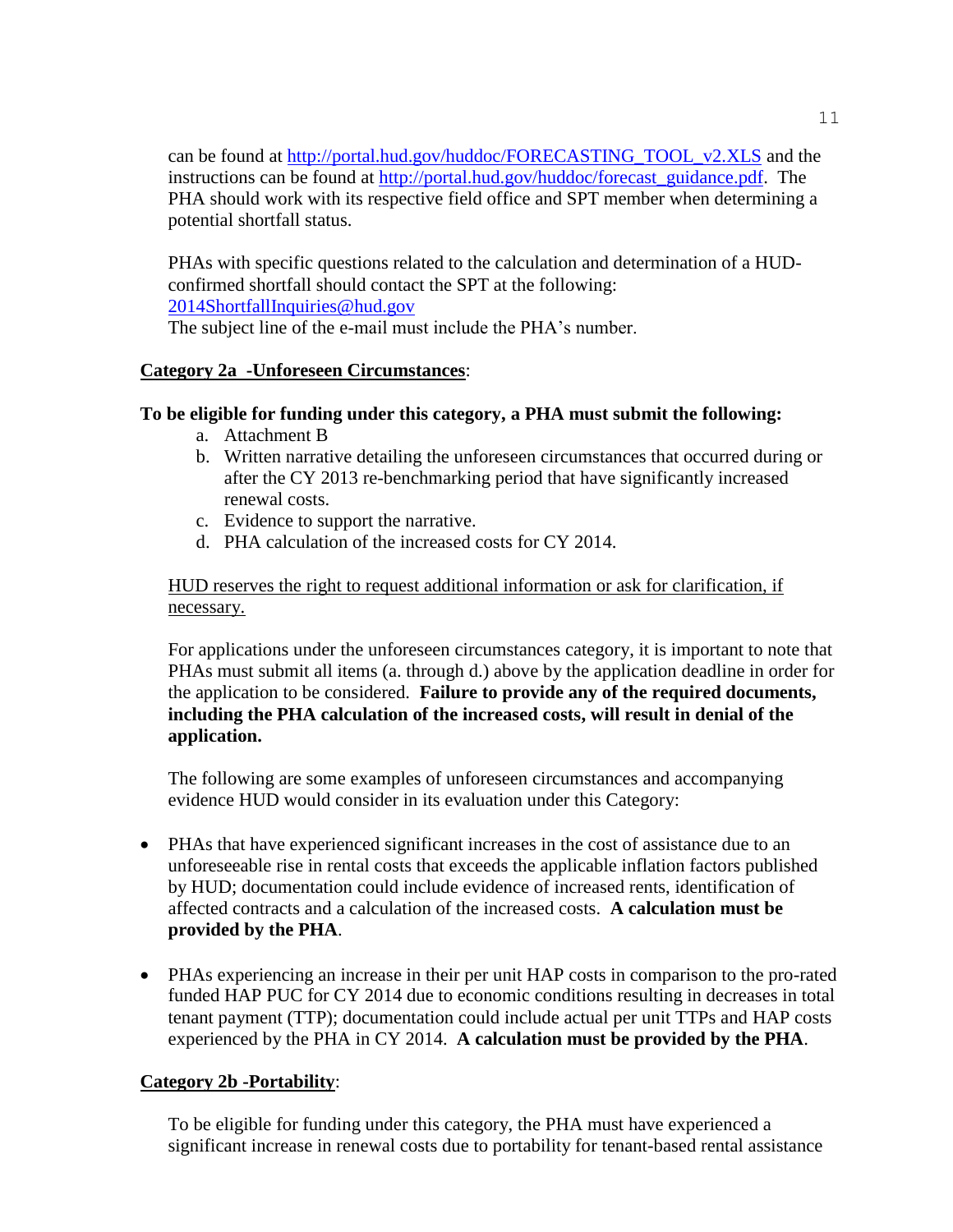under Section 8(r) of the Act. To calculate eligibility under this category, the Department will compare the average HAP Per Unit Cost (PUC) for the re-benchmarking period (1-1-2013 to 12-31-2013) to the average HAP PUC for "Port Vouchers Paid" during the rebenchmarking period, both based on reporting in VMS. If the portability average HAP exceeds 110% of the program-wide average HAP PUC for the re-benchmarking period, the PHA will be eligible for set-aside funding. The difference between the portability average PUC and 110 percent of the program-wide average PUC will be multiplied by the total unit months leased for the "Port Vouchers Paid" reported in VMS during the rebenchmarking period to determine funding eligibility. The Department will calculate eligibility under this category; therefore, **no additional documentation will be required or accepted other than Attachment B, which must be completed, signed and submitted by the deadline date.**

#### **Category 3 -Project-based Vouchers**:

To be eligible for funding under this category, a PHA must show that vouchers were not in use during the CY 2013 re-benchmarking period in order to be available to meet a commitment for project-based voucher assistance under Section 8(o) (13) of the Act. Adjustments will apply only to vouchers withheld pursuant to a project-based voucher commitment for newly constructed or rehabilitated housing. Adjustments **will not** apply to existing housing as there is no waiting period for existing housing project-based voucher commitments; therefore, there is no need to withhold vouchers. Adjustments will not be made under any circumstances for those units under an Agreement to Enter into a Housing Assistance Payments (AHAP) commitment that, when added to units under lease for CY 2013, exceed the PHA's baseline units under ACC for CY 2013. (The PHA would not have been able to lease those shelved vouchers during CY 2013 due to the restriction on over-leasing.)

For **each** project-based voucher commitment for which a request is being made under this category, the PHA **must provide**, **from Part 1 of the executed Agreement to Enter into a HAP Contract (AHAP) for New Construction/Rehabilitation**, the following:

- **1.** The page which identifies the parties to the AHAP (both the Housing Authority and the owner);
- **2.** Identification of the project;
- **3.** Section 1.1A which identifies the effective date of the agreement;
- **4.** Section 1.1B which identifies the date of the commencement of the work;
- **5.** Section 1.1C which identifies the time for completion of the work;
- **6.** Exhibit C which identifies the units by size and applicable initial contract rents for the units to be project based;
- **7.** If the project is to be completed in stages: Exhibit E which identifies the schedule of completion of stages (if applicable). (This exhibit shall identify the units in each stage.)
- **8.** Signature page which provides the signature of both the Housing Authority and the owner and the dates the AHAP was signed.

 If the Housing Assistance Payments (HAP) Contract **has been executed** by the time of the submission of this request for adjustment, the PHA **must provide, from Part 1 of the HAP**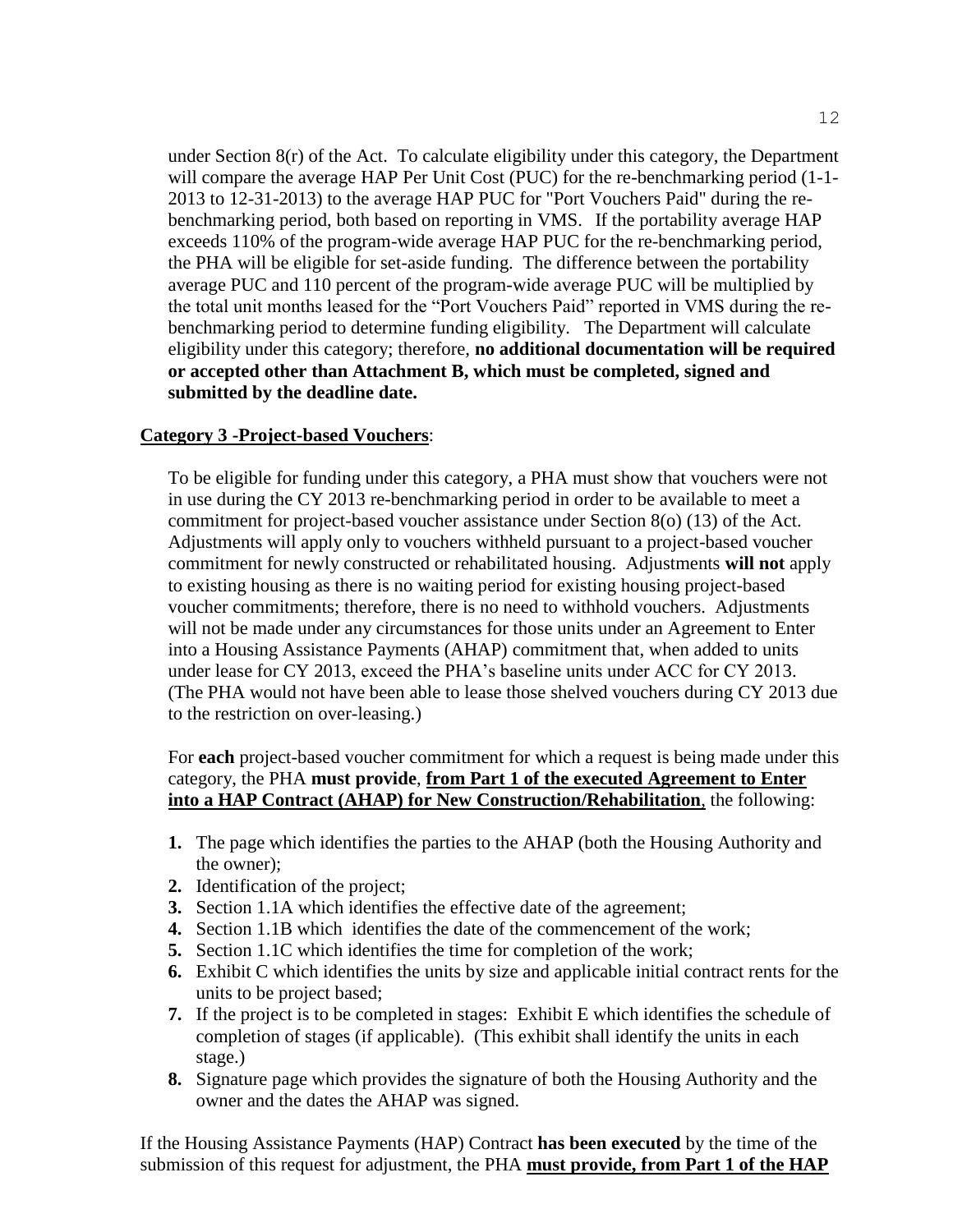### **Contract for New Construction/Rehabilitation,** the following:

- **9.** The page which identifies the parties to the HAP Contract (both the Housing Authority and the owner);
- **10.** Exhibit A which identifies the total number of units in the project covered by the HAP Contract; the initial Contract Rent to owner, and the number and description of the contract units;
- **11.** If the project is to be completed in stages: in addition to the items described in 2. above, Exhibit A must also identify the units to be completed in each phase covered by the HAP Contract;
- **12.** Exhibit B which identifies the services, maintenance and utilities to be provided by the owner;
- **13.** Exhibit C which identifies the utilities available in the contract unit, including a listing of utility services to be paid by the owner (without charges in addition to the rent to owner) and utilities to be paid by the tenant;
- **14.** Section 2a which identifies the initial term of the contract;
- **15.** Signature page which provides the signature of both the Housing Authority and the owner and the dates the HAP was signed.

**These documents, along with the completed and signed Attachment B, and the completed and signed Attachments C and D (for each project based commitment) must be submitted by the deadline date.**

**NOTE: If the HAP Contract has not been executed, the PHA must state that the HAP Contract has not yet been executed.** 

# **Category 4 -HUD-VASH**:

To be eligible for funding under this category the PHA must demonstrate a need for funding as indicated below:

**1.** Per Unit Cost Increase: PHAs whose program-wide funded CY 2014 HAP PUC is less than their current VASH HAP PUC, based on their latest VASH HAP expenses in CY 2014. The PHA must provide VASH leasing and HAP expenses for prior months not yet reported in VMS and a calculation of the amount being requested. The PHA must also submit a signed Attachment B by the deadline date;

# And/Or

**2.** Leasing Increase: PHAs whose total VASH leasing for CY 2014 will exceed the leasing level included in their renewal funding plus the leasing that will be supported by the NRA and program reserves retained for that purpose. The PHA must provide the total VASH leasing (for all VASH awards) for prior months not yet reported in VMS and the total VASH leasing schedule (for all VASH awards) for the months of CY 2014 beyond the application date. The PHA must also submit a signed Attachment B by the deadline date.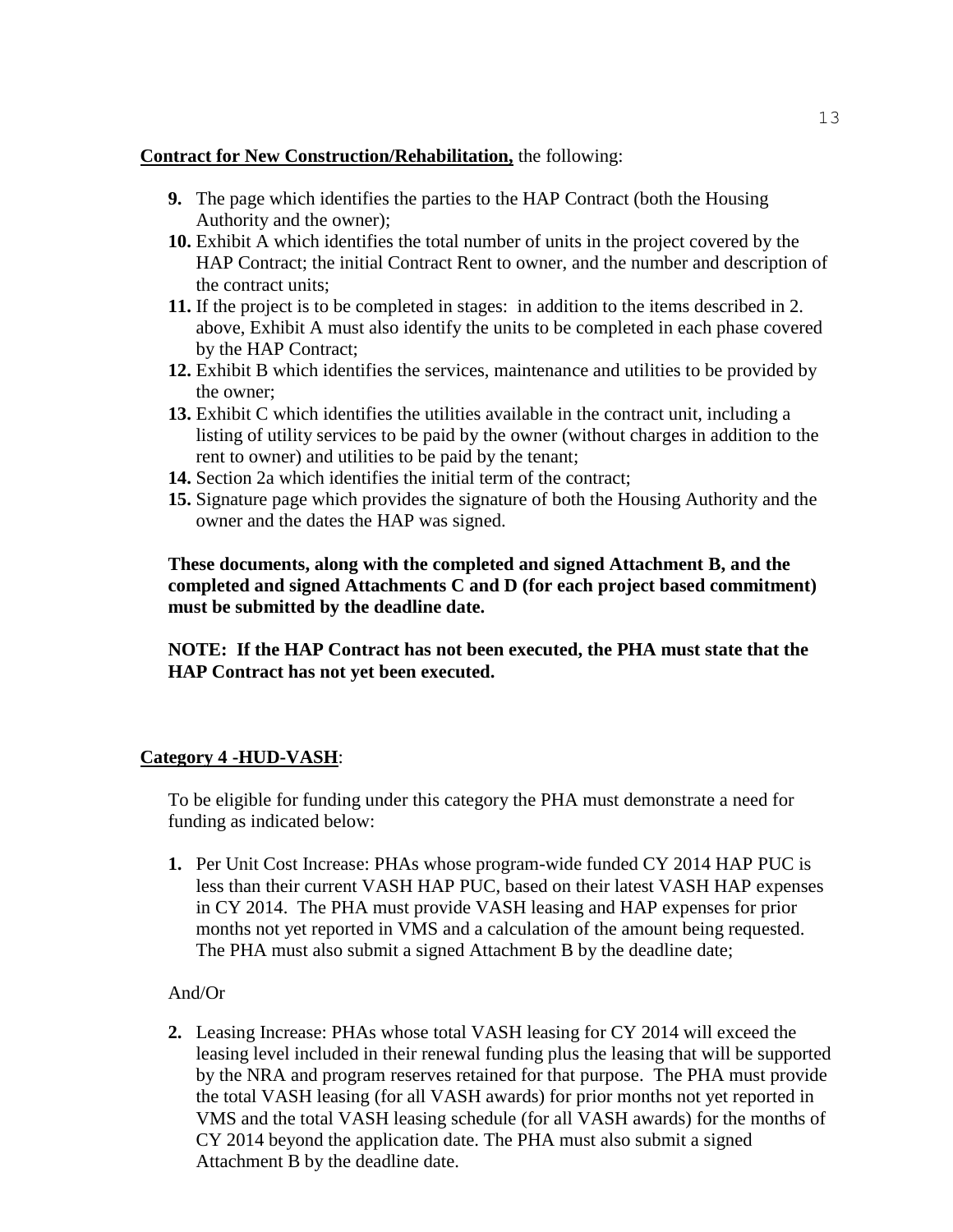Documentation requirements for each category are provided in a Quick Reference Chart below. PHAs are advised to provide all applicable supporting documentation and calculations along with the completed/signed Attachments A, B, C and/or Attachment D, where applicable, by the deadline date established in the Submission Requirements section.

### **Category PHAs must submit 1.** Shortfall Funds - For PHAs, that despite taking reasonable cost savings measures, as determined by the Secretary, would otherwise be required to terminate participating families from the program due to insufficient funds. Attachment A **2a.** Unforeseen Circumstances Attachment B Written Justification Evidence to support justification PHA calculation of the increased costs **Failure to provide the items identified above, including the PHA calculation of increased costs, WILL result in a rejection of the PHA's application for Unforeseen Circumstances 2b.** Portability **a Attachment B 3.** PBV Attachment B For **each** PBV project: Attachment C Attachment D Identification of the project From Part 1 of the AHAP: The page which identifies the parties to the AHAP (both the Housing Authority and the owner); Section 1.1A which identifies the effective date of the agreement; Section 1.1B which identifies the date of the commencement of the work; Section 1.1C which identifies the time for completion of the work; Exhibit C which identifies the units by size and applicable initial contract rents for the units to be project based; If the project is to be completed in stages: Exhibit E which identifies the schedule of completion of stages (if applicable).

(This exhibit shall identify the units in each stage.)

### **Quick Reference Chart for Set-Aside Funds:**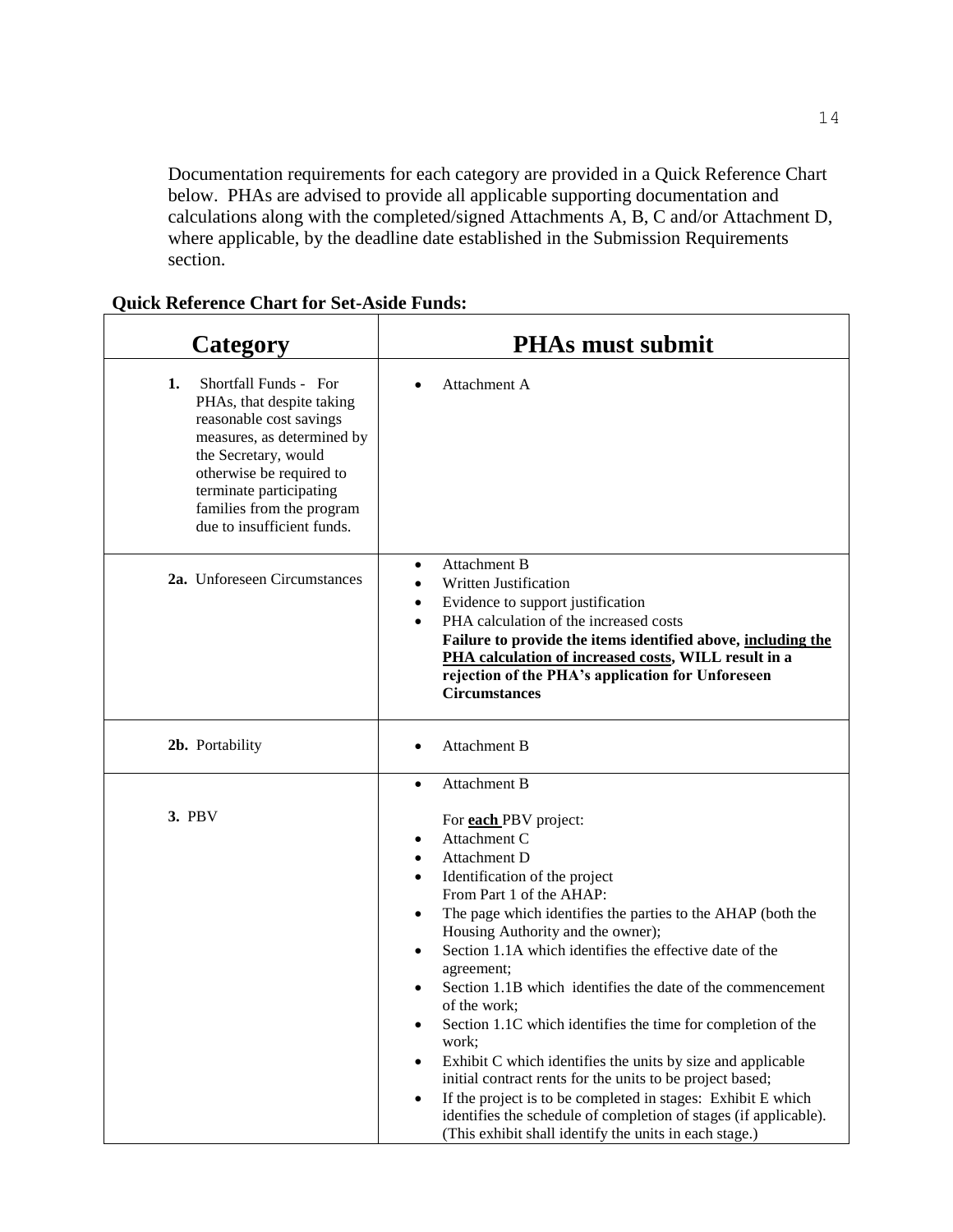|             | Signature page which provides the signature of both the<br>Housing Authority and the owner and the dates the AHAP was<br>signed.<br>If the Housing Assistance Payments (HAP) Contract has been<br>executed by the time of the submission of this request for<br>adjustment, the PHA must provide, from Part 1 of the HAP<br><b>Contract for New Construction/Rehabilitation, the</b><br>following:<br>The page which identifies the parties to the HAP Contract (both<br>the Housing Authority and the owner);<br>Exhibit A which identifies the total number of units in the<br>$\bullet$<br>project covered by the HAP Contract; the initial Contract Rent<br>to owner, and the number and description of the contract units;<br>If the project is to be completed in stages: in addition to the<br>$\bullet$<br>items described in 2. above, Exhibit A must also identify the<br>units to be completed in each phase covered by the HAP<br>Contract;<br>Exhibit B which identifies the services, maintenance and<br>$\bullet$<br>utilities to be provided by the owner;<br>Exhibit C which identifies the utilities available in the contract<br>$\bullet$<br>unit, including a listing of utility services to be paid by the<br>owner (without charges in addition to the rent to owner) and<br>utilities to be paid by the tenant;<br>Section 2a which identifies the initial term of the contract;<br>$\bullet$<br>Signature page which provides the signature of both the<br>Housing Authority and the owner and the dates the HAP was<br>signed.<br>NOTE: If the HAP Contract has not been executed, the<br>PHA must state that the HAP Contract has not yet been<br>executed. |
|-------------|----------------------------------------------------------------------------------------------------------------------------------------------------------------------------------------------------------------------------------------------------------------------------------------------------------------------------------------------------------------------------------------------------------------------------------------------------------------------------------------------------------------------------------------------------------------------------------------------------------------------------------------------------------------------------------------------------------------------------------------------------------------------------------------------------------------------------------------------------------------------------------------------------------------------------------------------------------------------------------------------------------------------------------------------------------------------------------------------------------------------------------------------------------------------------------------------------------------------------------------------------------------------------------------------------------------------------------------------------------------------------------------------------------------------------------------------------------------------------------------------------------------------------------------------------------------------------------------------------------------------------------------------------------------------------------------|
|             | <b>Note: Failure to provide the required documentation listed</b><br>above will result in denial of the application for funds<br>under this category.                                                                                                                                                                                                                                                                                                                                                                                                                                                                                                                                                                                                                                                                                                                                                                                                                                                                                                                                                                                                                                                                                                                                                                                                                                                                                                                                                                                                                                                                                                                                  |
| 4. HUD-VASH | (a)PHAs whose program-wide funded CY 2014 HAP PUC is less<br>than their current VASH HAP PUC based on their latest VASH<br>HAP expenses in CY 2014 must provide:<br>Attachment B<br>VASH leasing and HAP expenses for months not yet reported<br>in VMS<br>A calculation of the amount being requested<br>And/or                                                                                                                                                                                                                                                                                                                                                                                                                                                                                                                                                                                                                                                                                                                                                                                                                                                                                                                                                                                                                                                                                                                                                                                                                                                                                                                                                                       |
|             | (b) Leasing Increase: PHAs whose VASH leasing for CY 2014 will<br>exceed the leasing level included in their renewal funding plus the<br>leasing that will be supported by the NRA and program reserves<br>retained for that purpose. The PHA must provide:<br><b>Attachment B</b><br>VASH leasing for prior months not yet reported in VMS;<br>A VASH leasing schedule for the months of CY 2014 beyond<br>the application date.                                                                                                                                                                                                                                                                                                                                                                                                                                                                                                                                                                                                                                                                                                                                                                                                                                                                                                                                                                                                                                                                                                                                                                                                                                                      |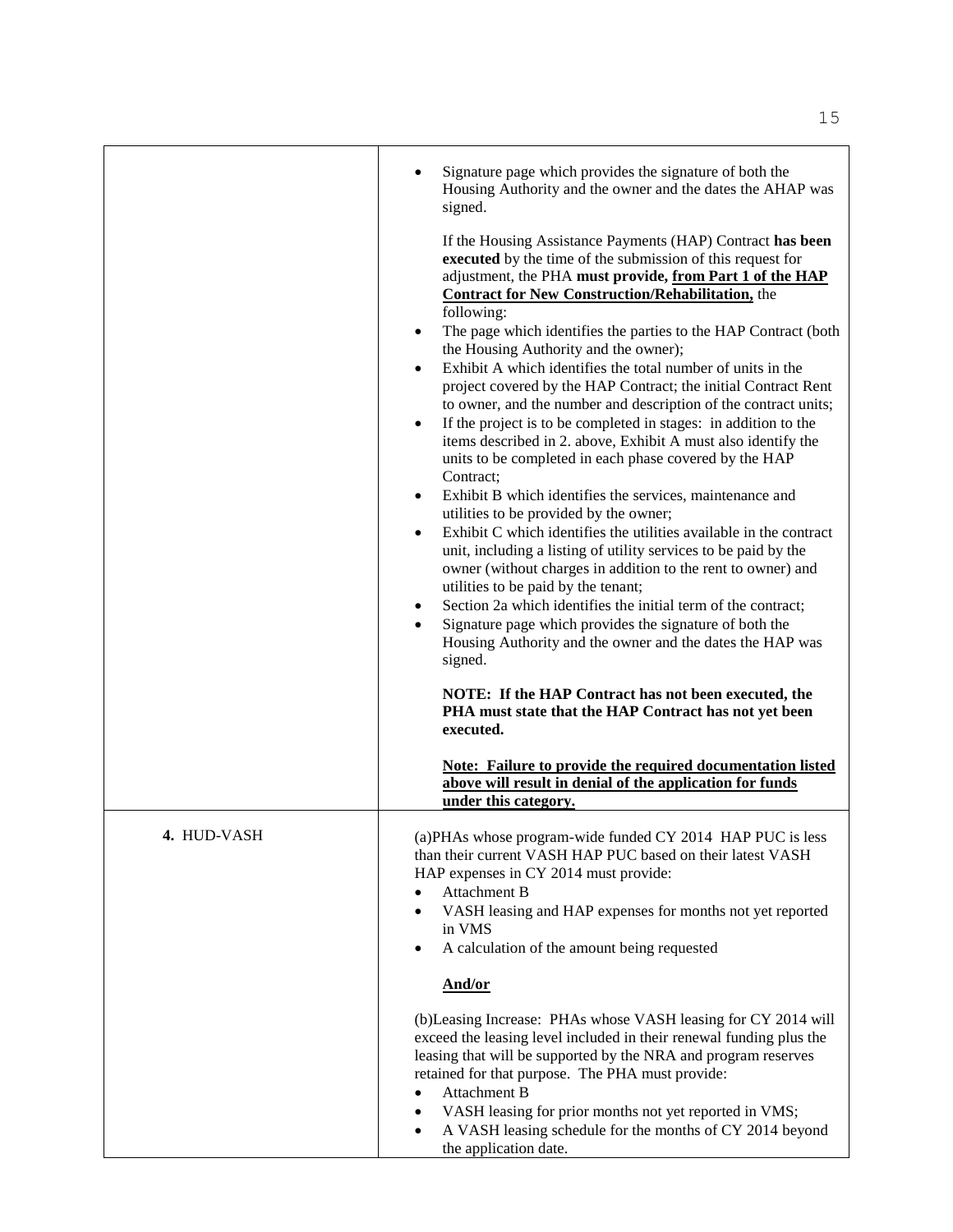# **Submission Requirements and Timelines**:

# **Category 1: Shortfall Funds:**

PHAs applying for funds under Category 1 - Shortfall Funds, must submit Attachment A of this Notice - PHA Application for Category 1 - Shortfall Funds, and PHA Certification of Reasonable Cost Savings Measures Undertaken to Prevent Termination of HCV Participants Due to Insufficient Funds.

The application period for shortfall set-aside funding under Category 1 will remain **open throughout the calendar year 2014** and PHAs may apply or re-apply at any time during the application period. PHAs that receive set-aside funds based on their current HAP costs may find it necessary to apply for additional set-aside funds. Similarly, PHAs that do not initially anticipate a shortfall because they have suspended leasing and expect to decrease leasing by attrition may apply later if the attrition fails to resolve their shortfall; a PHA should still be in contact with the HUD field office and SPT in cases where the PHA anticipates attrition will solve the shortfall.

Finally, note that HUD will use its discretion to reduce PHA awards under this category in the event that the award plus renewal funding exceeds need by the end of the calendar year.

# **All Other Categories: (2a, 2b, 3 and 4):**

PHA requests for funds under one or more of the other categories (2a, 2b, 3 and/or 4) shall be combined on Attachment B of this Notice – Application for \$75 Million Set-Aside for Category (ies) 2a – Unforeseen Circumstances; 2b – Portability; 3 – Project Based Vouchers and/or; 4 HUD-VASH of this Notice.

# **Applications for Categories 2a, 2b, 3 and 4 must be received no later than COB, (5 p.m. EDST), April 15, 2014.**

PHAs may choose between submitting requests via electronic mail (e-mail)or via regular mail but **shall not submit their request(s) using both methods** as this would result in duplicate applications for the same funds and may delay HUD's review and processing of the request(s).

# **Electronic Mail (email) Requests:**

PHA requests, with the appropriate signed Attachments (A, B, C and D) along with all required documentation and calculations (if applicable) may be submitted to the Department at the following mailbox:

2014Set-Asid[eApplications@hud.gov](mailto:Applications@hud.gov)

The subject line of the e-mail must include the following: **PHA#, 2014 Set-Aside Application** (Example: XX123, 2014 Set-Aside Application)

# **OR**

# **Hard Copy Requests via Mail:**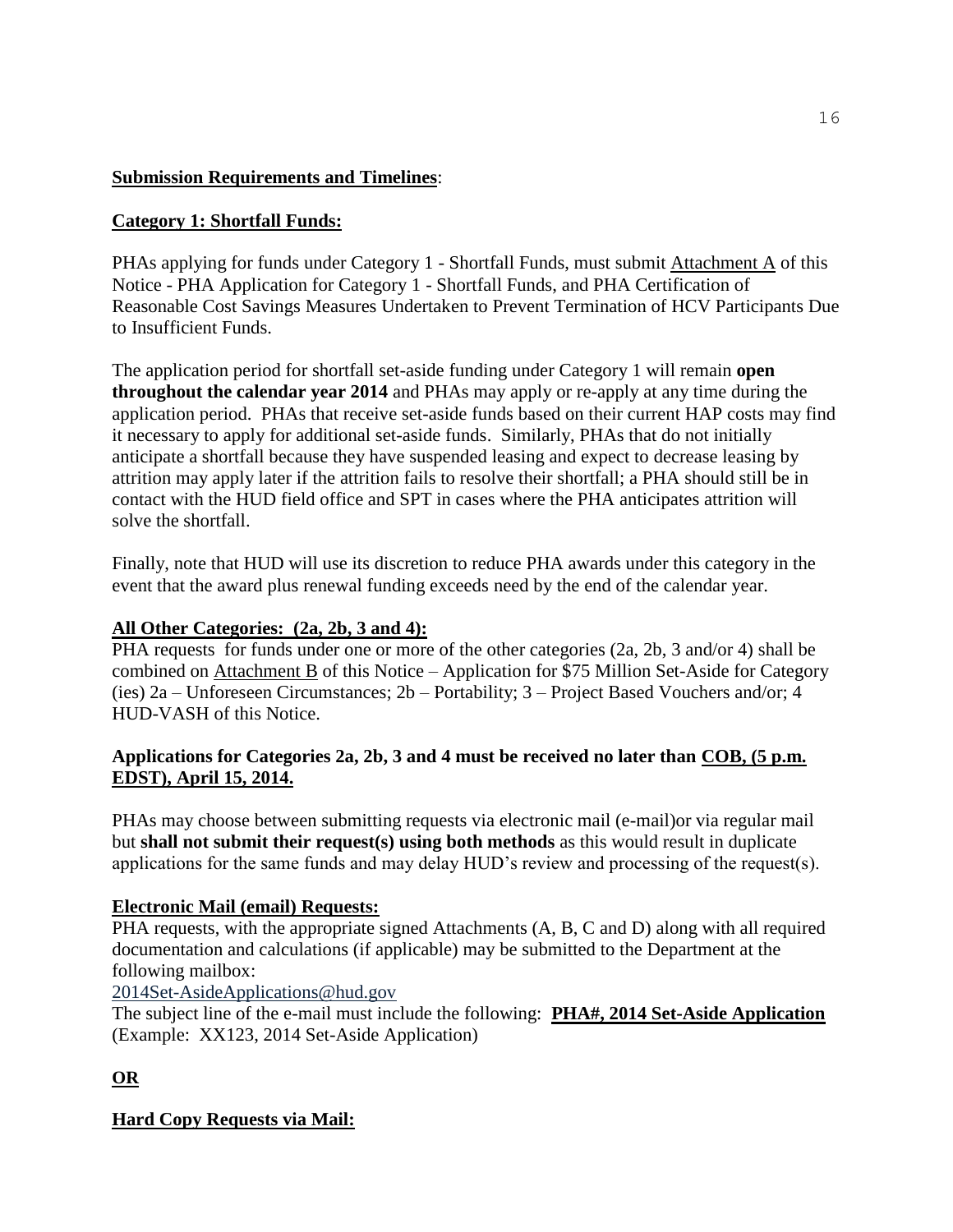PHA requests, with the appropriate signed Attachments (A, B, C and D) along with all required documentation and calculations (if applicable) may be submitted to the Department at the following physical address:

### **U.S. Department of Housing and Urban Development Office of Housing Voucher Programs Attn: Miguel A. Fontanez, Director, Financial Management Division Room 4222 451 7th Street, S.W. Washington, DC 20410**

If your PHA choses to submit via hard copy, it is recommended that requests be sent using overnight delivery (USPS Express Mail, UPS, Fed Ex, DHL, etc.) that requires signature upon delivery. Hand-delivered or standard delivery mail will be accepted; however, it is important to note that non-expedited mail (including Priority Mail from the Postal Service) has no guaranteed delivery time and is subject to the Department's security screening, which can delay delivery. Requests will only be accepted at the above locations (email box or physical address only); requests delivered to other locations **will not** be accepted. Requests not received on time **will not**  be processed. Faxes **will not** be accepted.

# **Other Program Requirements**

**13. HCV Financial Management.** PHAs must manage their programs in a responsible manner to enable them to serve families within their CY 2014 allocations and voucher baselines. PIH Notice 2011-28 provides guidance on cost-savings measures PHAs may take to reduce financial shortfalls in the HCV program.

This year, HUD is again focused on ensuring that PHAs appropriately manage their HCV programs within the funding provided for the CY and existing net restricted assets (NRA) and Program Reserves. PHAs should review per unit costs (PUC), leasing and attrition rates on a monthly basis to be able to plan for upcoming months and carefully manage their wait lists.

Additionally, in order to comply with Treasury requirements, effective January 1, 2012, the Department implemented cash management procedures for the disbursement of HAP funds to PHAs under the HCV program. The process of disbursing only the funds required for current HAP costs results in the re-establishment of HUD-held program reserves, whereby excess HAP funds will remain obligated but undisbursed at the HUD level rather than held by the PHAs. This moves new budget authority into the program reserves if it is not needed for current costs. NRA balances held by PHAs will be transitioned in to HUD-held program reserves and will be available for use.

PHAs have been previously notified that HUD would transition to the HUD-Held Program Reserves any NRA remaining at the PHAs. This is required to ensure that HUD is not advancing funds in excess of each PHA's immediate needs, and PHAs are not holding excess funds. This process will occur in CY 2014, according to the following general procedures: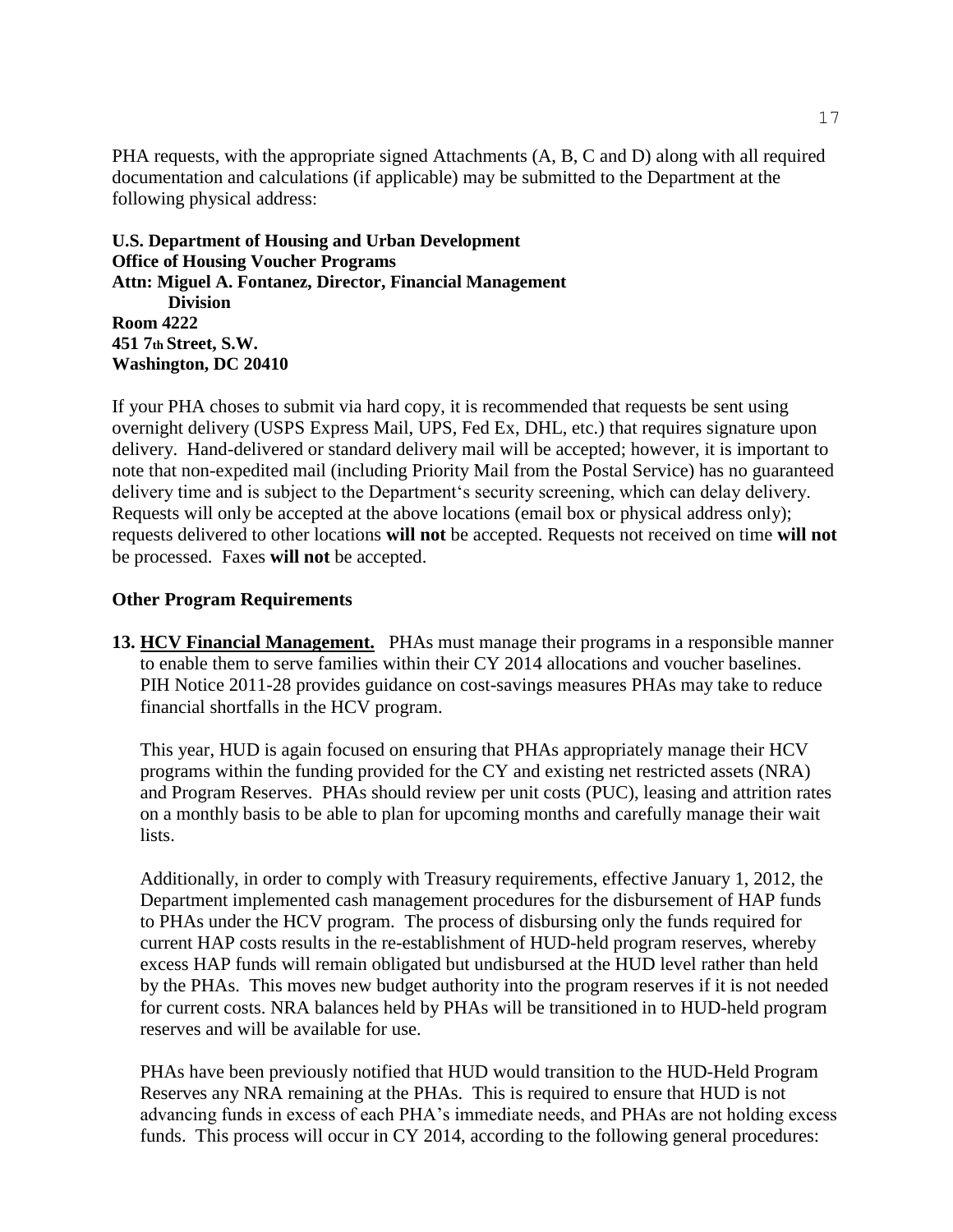- a. Each PHA was advised in the January 28, 2014 "Get Ready for 2014" Letter and the February 14, 2014 "Net Restricted Assets Reporting for December 31, 2013" message to ensure the accuracy of its NRA balance reported in VMS as of December 31, 2013. This balance will be reduced by any needed use for those funds through a specified date in CY2014 and by any amount that HUD offsets for reallocation from the PHA as part of the CY 2014 renewal funding allocation process;
- b. HUD will review the reported balances as adjusted and will determine those cases where further review is needed. Based on the adjusted balances and HUD review, HUD plans to transition the NRA balances to the Program Reserves commencing May 1, 2014; this transition will be accomplished via a reduction of the monthly renewal disbursement(s);
- c. In those rare cases where the PHA's NRA balance differs materially from the HUDmaintained NRA balance for that PHA or the PHA otherwise indicates that it will be unable to meet its monthly HAP expenses should HUD initiate the transition May 1, 2014, HUD may temporarily delay the transition as necessary to resolve the discrepancy with the PHA. The PHA will be required to expeditiously provide documentation to support its balance prior to a final determination and transition; HUD may also conduct specific reviews to verify balances and cash on hand;
- d. Any change in the amount of NRA to be transitioned will be reflected in a later disbursement.

As previously advised, PHAs should be certain that the NRA balances are readily available in cash, as the PHA will need the funds to support HAP expenses in lieu of disbursement from HUD in the same amount for the month of May, and any later months if needed to complete the transition in 2014.

This transition of the remaining NRA to Program Reserves is a separate activity from the offset and re-allocation process described earlier in this notice. The offset for re-allocation will be made prior to the transition of the NRA, with only the remaining balance then subject to transition to the Program Reserves.

- **14. HAP Disbursements and Frontloading.** PHAs will receive monthly disbursements from their budgetary allocations, in accordance with the cash management procedures established in PIH Notice 2011-67. PHAs will be advised before the beginning of each calendar year quarter of the disbursements scheduled for that quarter. PHAs may request a frontload when monthly disbursements and available NRA will not cover expenses for the month or quarter. PHAs must remember that a frontload(s) early in the CY affect(s) the amount(s) available in later month(s) in the CY. The frontload request should be sent to the assigned Financial Analyst (FA) at the Financial Management Center (FMC) for review and approval.
- **15. Use of HAP and HAP NRA**.PHAs are reminded that funds in the HAP NRA account and HUD-held program reserves shall only be used for eligible HAP needs in the current CY. The ACC requires PHAs to use HAP funding to cover rental assistance payments. HAP and/or PHA reserves (HAP NRA and HUD held reserves) shall not under any circumstances be used for any other purpose, such as to cover administrative expenses or be loaned, advanced or transferred (referred to as operating transfers due to/due from) to other component units or other programs such as Low-Rent (Public Housing) program. Use of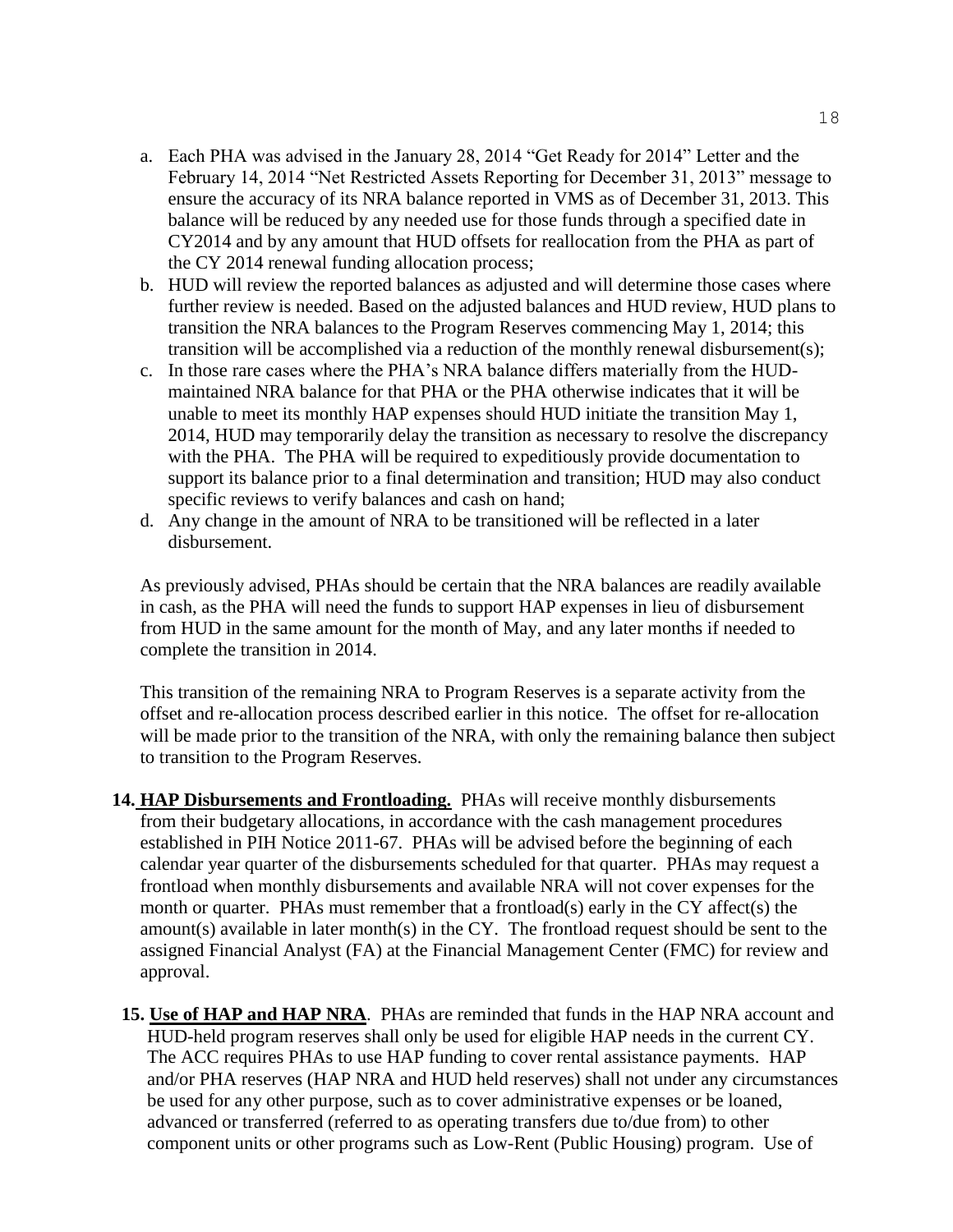HAP for any purpose other than eligible HAP needs is a violation of law, and such illegal uses or transfers may result in sanctions and possible declaration of breach of the ACC.

In instances where a PHA is found to have misappropriated HAP and/or HAP NRA funds by using the funds for any purpose other than valid HAP expenses for units up to the baseline, HUD will require the immediate return of the funds to the HAP or HAP NRA account. HUD may take action, including suspension and debarment, against a PHA or any party that has used HAP funds and/or the HAP NRA account for non-HAP purposes.

- **16. VMS/FASS Reporting and Data Integrity**. PHAs must continue to submit required financial documents including, but not limited to, monthly VMS and annual FASS electronic submissions. PHAs that do not submit the required data by the reporting deadline may be sanctioned as provided by 24 CFR 982.152(d), and in accordance with the procedures outlined in PIH Notice 2012-21. PHAs that fail to meet the submission requirements may be subject to administrative actions, including but not limited to, an imposition of a penalty against the PHA's monthly administrative fees until the PHA complies with these requirements. This penalty represents a permanent reduction for the current CY that shall not be reversed.
- **17. Prohibition on Over-leasing.** It is important to note that the 2014 Act continues to strictly prohibit the use of appropriated HAP funds by any PHA, except for PHAs participating in the MTW demonstration, to lease units above their ACC baseline units during any CY, even if the PHA has sufficient budget authority (BA) and/or NRA to support the additional units. If a PHA engages in over-leasing, it must identify other sources to pay for the over-leasing, and the PHA must take immediate steps to eliminate any current over-leasing. Renewal funding allocations will not include over-leased units. Renewal funding eligibility will be reduced based on the number of over-leased unit months and the average PUC during the rebenchmark period. PHAs must still report all over-leasing in VMS and must also report \$0 HAPs in the appropriate categories in VMS.
- **18. Use of Outside Sources of Funds.** HUD recently issued PIH Notice 2013-28, Guidance on the Use of Outside Sources of Funds in the Housing Choice Voucher (HCV) Program. The Department recommends that all PHAs carefully review the information contained in the Notice.

### **Paperwork Reduction Act**.

The additional information collection requirements contained in this document are approved by the Office of Management and Budget (OMB) under the Paperwork Reduction Act of 1995 (44 U.S.C. 3501-3520). The OMB control number is 2577-0169. In accordance with the Paperwork Reduction Act, HUD may not conduct or sponsor, and a person is not required to respond to, a collection of information unless the collection displays a currently valid OMB control number.

#### **Further Information**.

Any questions concerning this Notice should be directed to the Housing Voucher Financial Management Division, Office of Public Housing and Voucher Programs, at (202) 708-2934 (this is not a toll-free number). Persons with hearing or speech impairments may access these numbers via TTY by calling the toll-free Federal Information Relay Service at (800) 877-8339.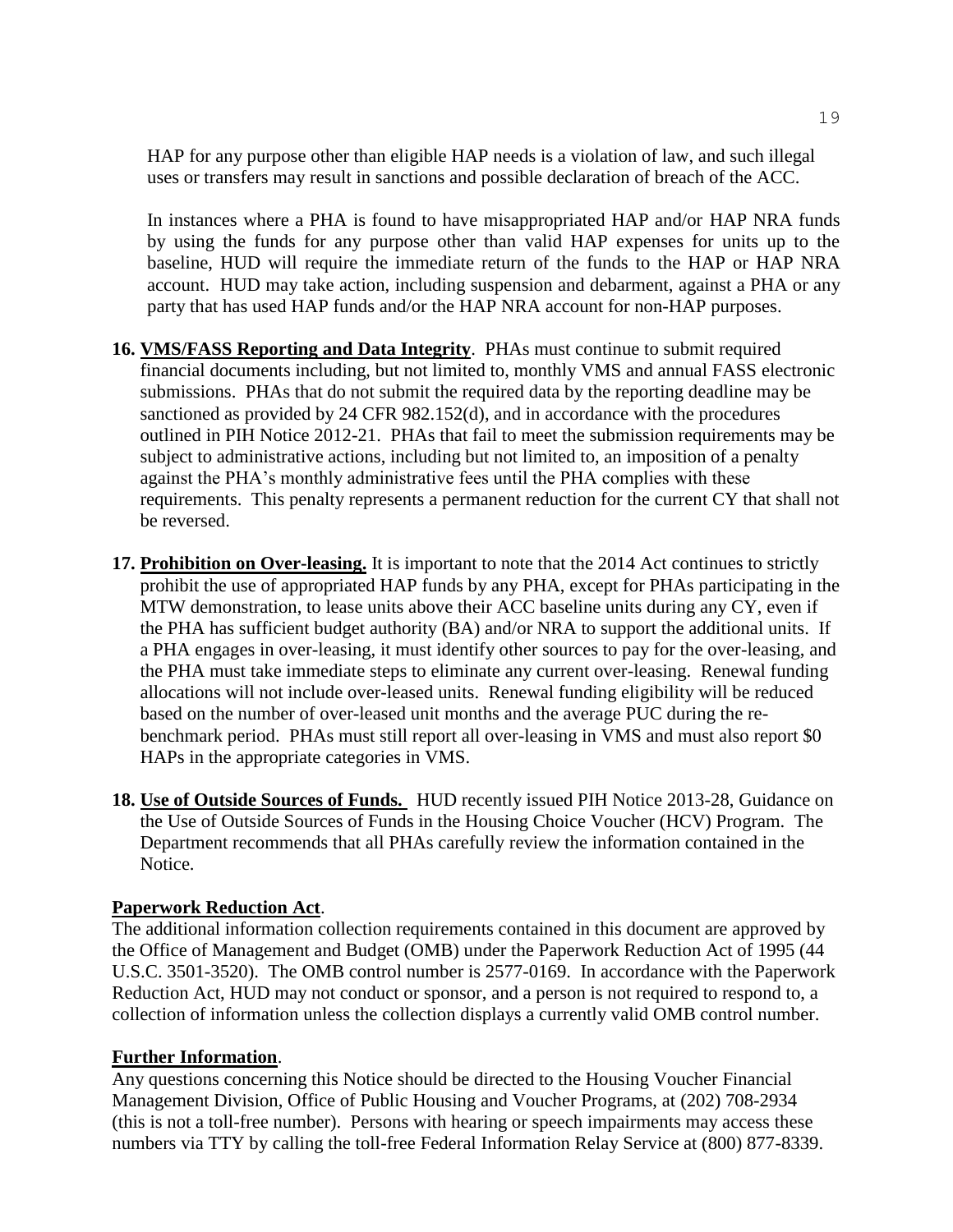/s/ Sandra B. Henriquez, Assistant Secretary for Public and Indian Housing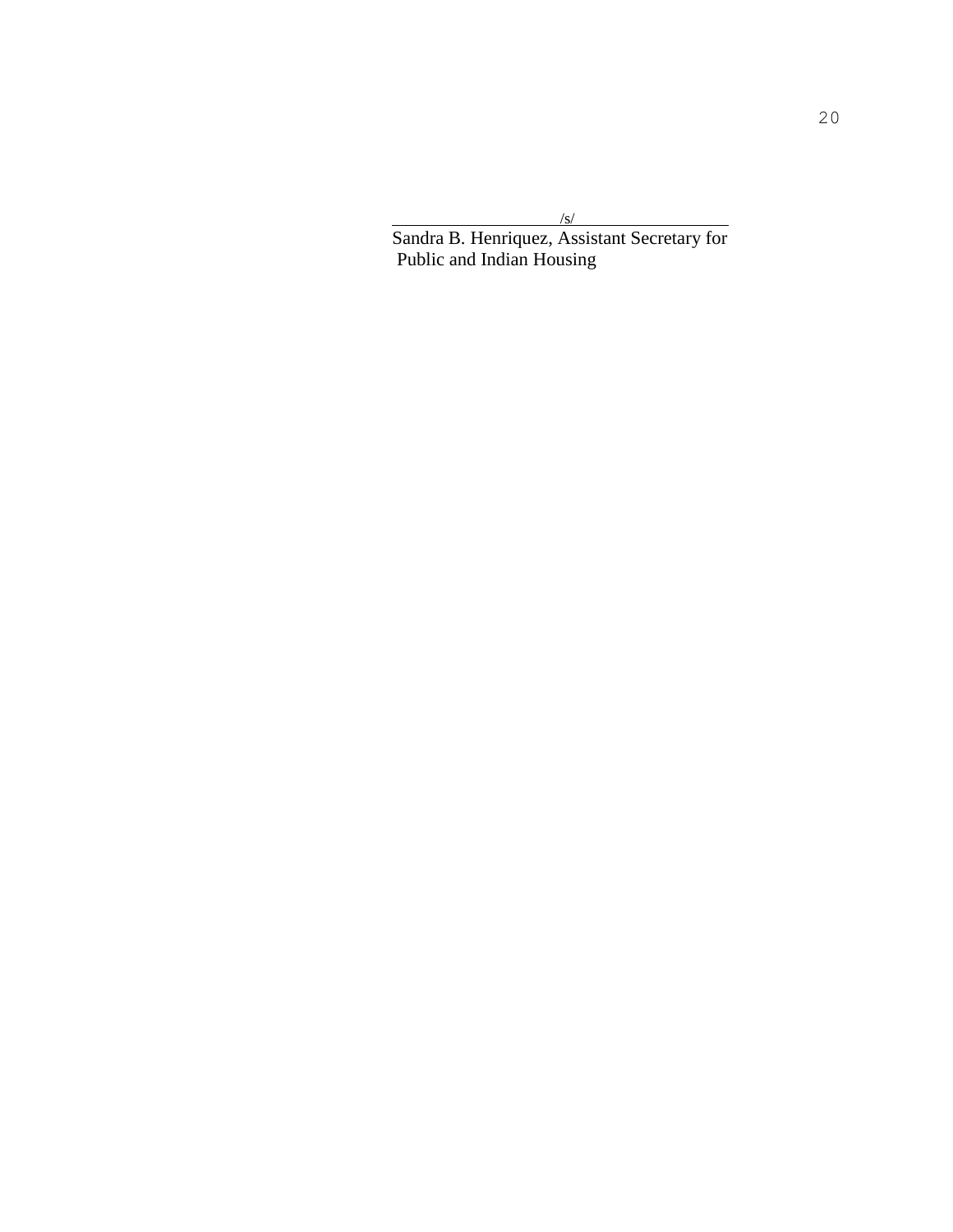#### **Appendix A**

### **Consolidated Appropriations Act, 2014 (Public Law 113-76)**

# **Tenant-Based Rental Assistance:**

For activities and assistance for the provision of tenant-based rental assistance authorized under the United 9 States Housing Act of 1937, as amended (42 U.S.C. 1437 et seq.) (''the Act'' herein), not otherwise provided for, \$15,177,218,000, to remain available until expended, shall be available on October 1, 2013 (in addition to the \$4,000,000,000 previously appropriated under this heading that became available on October 1, 2013), and \$4,000,000,000, to remain available until expended, shall be available on October 1, 2014: *Provided*, That the amounts made available under this heading are provided as follows: (1) \$17,365,527,000 shall be available for renewals of expiring section 8 tenant-based annual contributions contracts (including renewals of enhanced vouchers under any provision of law authorizing such assistance under section 8(t) of the Act) and including renewal of other special purpose incremental vouchers: *Provided*, That notwithstanding other provision of law, from amounts provided under this paragraph and any carryover, the Secretary for the calendar year 2014 funding cycle shall provide renewal funding for each public housing agency based on validated voucher management system (VMS) leasing and cost data for the prior calendar year and by applying an inflation factor as established by the Secretary, by notice published in the Federal Register, and by making any necessary adjustments for the costs associated with the first time renewal of vouchers under this paragraph including tenant protection and HOPE VI vouchers: *Provided further*, That in determining calendar year 2014 funding allocations under this heading for public housing agencies, including agencies participating in the Moving To Work (MTW) demonstration, the Secretary may take into account the anticipated impact of changes in targeting and utility allowances, on public housing agencies' contract renewal needs: *Provided further*, That none of the funds provided under this paragraph may be used to fund a total number of unit months under lease which exceeds a public housing agency's authorized level of units under contract, except for public housing agencies participating in the Moving to Work (MTW) demonstration, which are instead governed by the terms and conditions of their MTW agreements: *Provided further*, That the Secretary shall, to the extent necessary to stay within the amount specified under this paragraph (except as otherwise modified under this paragraph), pro rate each public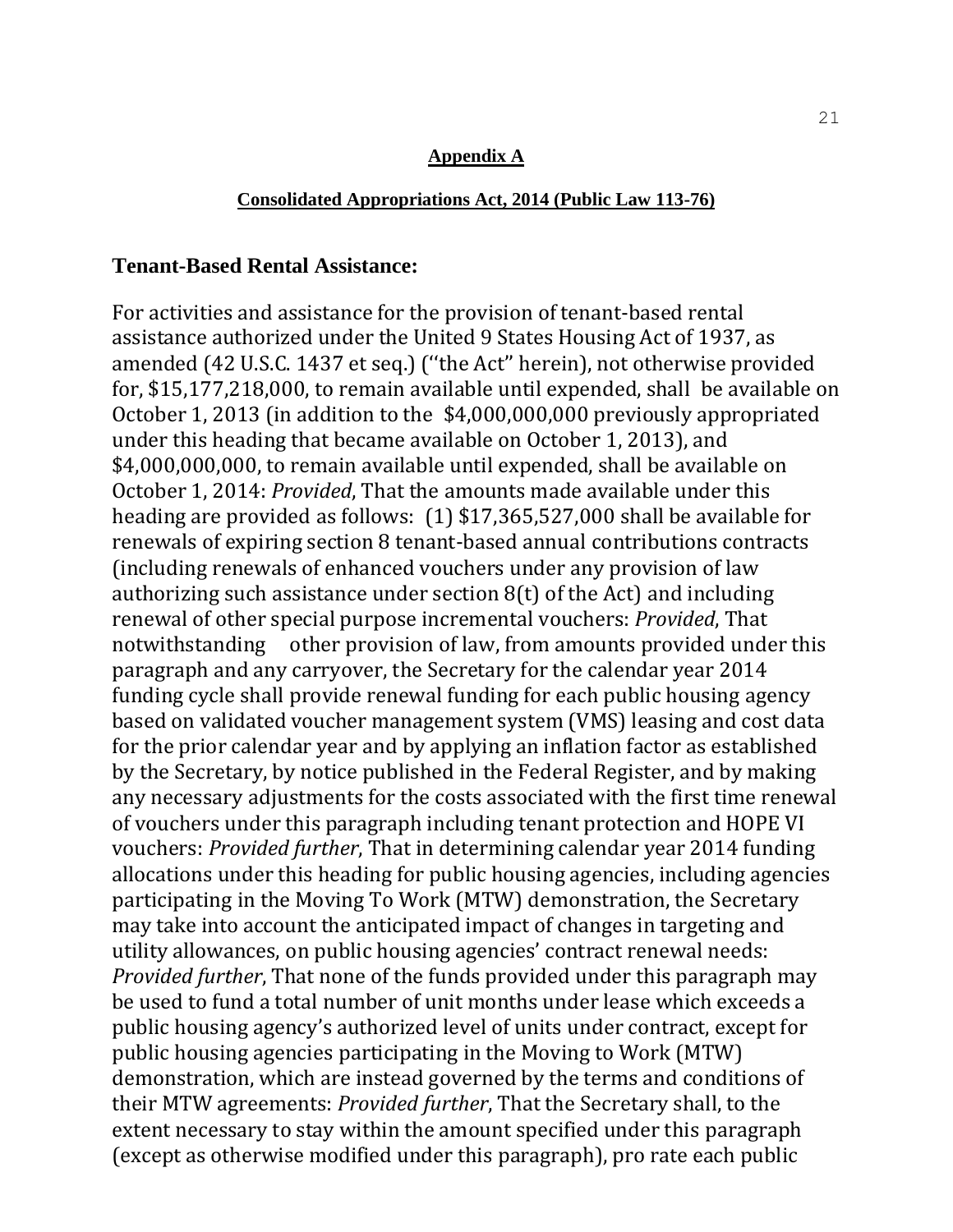housing agency's allocation otherwise established pursuant to this paragraph: *Provided further*, That except as provided in the following provisos, the entire amount specified under this paragraph (except as otherwise modified under this paragraph) shall be obligated to the public housing agencies based on the allocation and pro rata method described above, and the Secretary shall notify public housing agencies of their annual budget by the latter of 60 days after enactment of this Act or March 1, 2014: *Provided further*, That the Secretary may extend the notification period with the prior written approval of the House and Senate Committees on Appropriations: *Provided further*, That public housing agencies participating in the MTW demonstration shall be funded pursuant to their MTW agreements and shall be subject to the same pro rata adjustments under the previous provisos: *Provided further*, That the Secretary may offset public housing agencies' calendar year 2014 allocations based on the excess amounts of public housing agencies' net restricted assets accounts, including HUD held programmatic reserves (in accordance with VMS data in calendar year 2013 that is verifiable and complete), as determined by the Secretary: *Provided further*, That the Secretary shall use any offset referred to in the previous proviso throughout the calendar year to prevent the termination of rental assistance for families as the result of insufficient funding, as determined by the Secretary, and to avoid or reduce the proration of renewal funding allocations: *Provided further*, That up to \$75,000,000 shall be available only: (1) for adjustments in the allocations for public housing agencies, after application for an adjustment by a public housing agency that experienced a significant increase, as determined by the Secretary, in renewal costs of vouchers resulting from unforeseen circumstances or from portability under section  $8(r)$  of the Act; (2) for vouchers that were not in use during the 12-month period in order to be available to meet a commitment pursuant to section  $8(0)(13)$  of the Act; (3) for adjustments for costs associated with HUD-Veterans Affairs Supportive Housing (HUD–VASH) vouchers; and (4) for public housing agencies that despite taking reasonable cost savings measures, as determined by the Secretary, would otherwise be required to terminate rental assistance for families as a result of insufficient funding: *Provided further*, That the Secretary shall allocate amounts under the previous proviso based on need, as determined by the Secretary;

# **Tenant Protection**:

(2) \$130,000,000 shall be for section 8 rental assistance for relocation and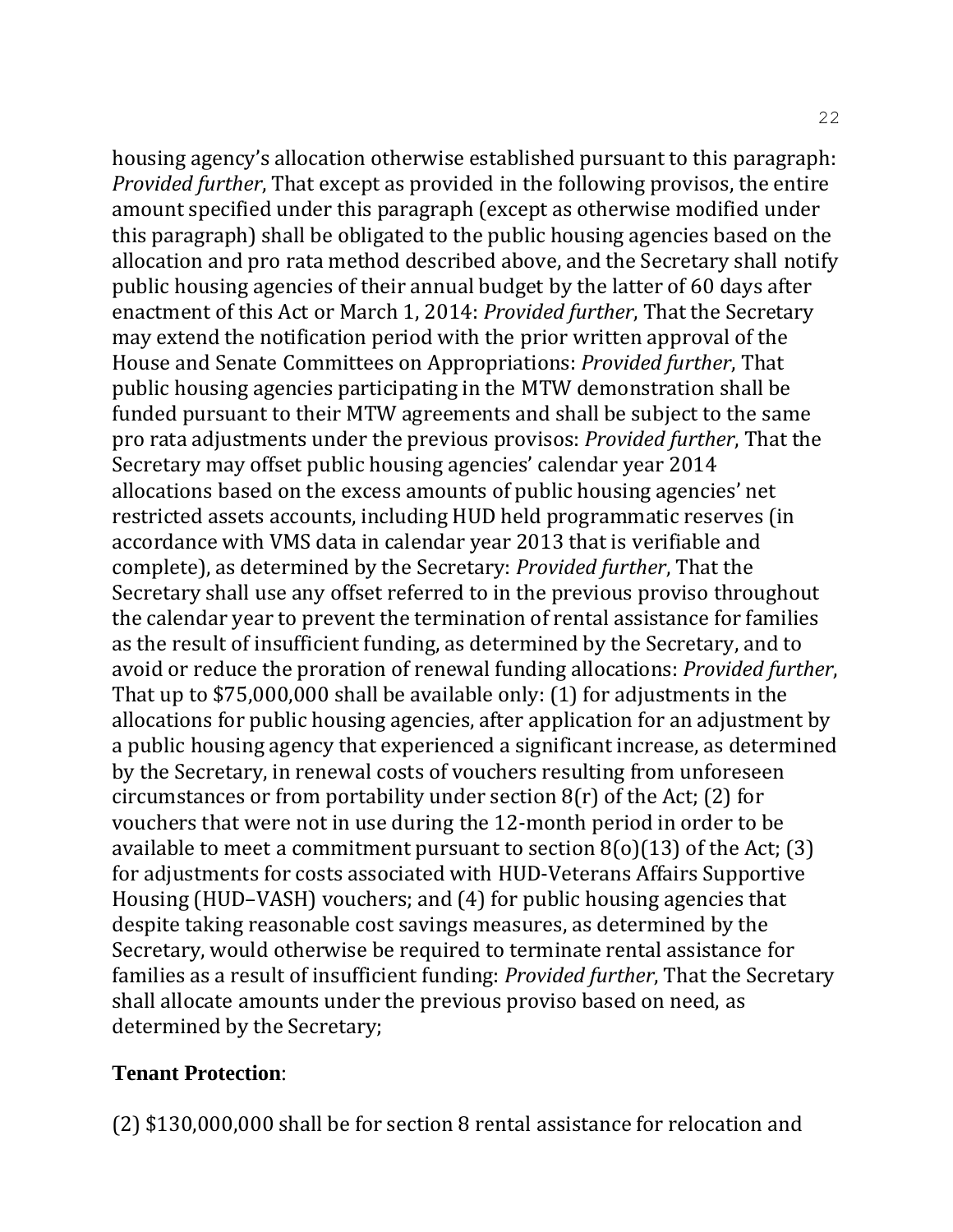replacement of housing units that are demolished or disposed of pursuant to section 18 of the Act, conversion of section 23 projects to assistance under section 8, the family unification program under section  $8(x)$  of the Act, relocation of witnesses in connection with efforts to combat crime in public and assisted housing pursuant to a request from a law enforcement or prosecution agency, enhanced vouchers under any provision of law authorizing such assistance under section 8(t) of the Act, HOPE VI and Choice Neighborhood vouchers, mandatory and voluntary conversions, and tenant protection assistance including replacement and relocation assistance or for project-based assistance to prevent the displacement of unassisted elderly tenants currently residing in section 202 properties financed between 1959 and 1974 that are refinanced pursuant to Public Law 106–569, as amended, or under the authority as provided under this Act: *Provided*, That when a public housing development is submitted for demolition or disposition under section 18 of the Act, the Secretary may provide section 8 rental assistance when the units pose an imminent health and safety risk to residents: *Provided further*, That the Secretary may only provide replacement vouchers for units that were occupied within the previous 24 months that cease to be available as assisted housing, subject only to the availability of funds: *Provided further*, That of the amounts made available under this paragraph, \$5,000,000 may be available to provide tenant protection assistance, not otherwise provided under this paragraph, to residents residing in low vacancy areas and who may have to pay rents greater than 30 percent of household income, as the result of (1) the maturity of a HUD-insured, HUD-held or section 202 loan that requires the permission of the Secretary prior to loan prepayment; (2) the expiration of a rental assistance contract for which the tenants are not eligible for enhanced voucher or tenant protection assistance under existing law; or (3) the expiration of affordability restrictions accompanying a mortgage or preservation program administered by the Secretary: *Provided further*, That such tenant protection assistance made available under the previous proviso may be provided under the authority of section  $8(t)$  or section  $8(0)(13)$  of the United States Housing Act of 1937 (42 U.S.C.7 1437f(t)): *Provided further*, That the Secretary shall issue guidance to implement the previous provisos, including, but not limited to, requirements for defining eligible at-risk households within 120 days of the enactment of this Act;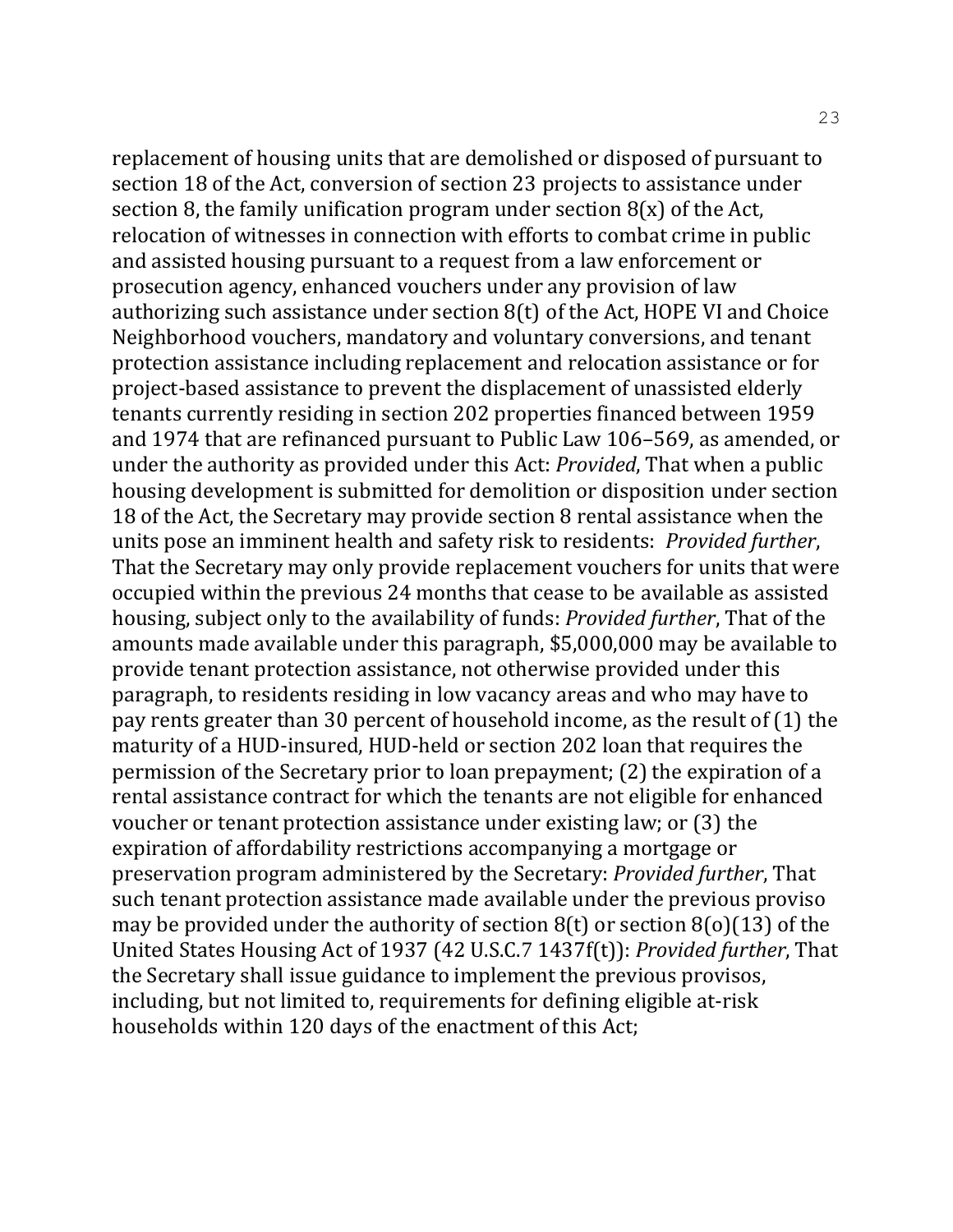# **Administrative Fees:**

(3) \$1,500,000,000 shall be for administrative and other expenses of public housing agencies in administering the section 8 tenant-based rental assistance program, of which up to \$15,000,000 shall be available to the Secretary to allocate to public housing agencies that need additional funds to administer their section 8 programs, including fees associated with section 8 tenant protection rental assistance, the administration of disaster related vouchers, Veterans Affairs Supportive Housing vouchers, and other special purpose incremental vouchers: *Provided*, That no less than \$1,485,000,000 of the amount provided in this paragraph shall be allocated to public housing agencies for the calendar year

2014 funding cycle based on section 8(q) of the Act (and related Appropriation Act provisions) as in effect immediately before the enactment of the Quality

Housing and Work Responsibility Act of 1998 (Public Law 105–276): *Provided further*, That if the amounts made available under this paragraph are insufficient to pay the amounts determined under the previous proviso, the Secretary may decrease the amounts allocated to agencies by a uniform percentage applicable to all agencies receiving funding under this paragraph or may, to the extent necessary to provide full payment of amounts determined under the previous proviso, utilize unobligated balances, including recaptures and carryovers, remaining from funds appropriated to the Department of Housing and Urban Development under this heading from prior fiscal years, notwithstanding the purposes for which such amounts were appropriated: *Provided further,* That all public housing agencies participating in the MTW demonstration shall be funded pursuant to their MTW agreements, and shall be subject to the same uniform percentage decrease as under the previous proviso: *Provided further*, That amounts provided under this paragraph shall be only for activities related to the provision of tenantbased rental assistance authorized under section 8, including related development activities

# **Mainstream Five Program:**

(4) \$106,691,000 for the renewal of tenant based assistance contracts under section 811 of the Cranston-Gonzalez National Affordable Housing Act (42 U.S.C. 8013), including necessary administrative expenses: *Provided*, That administrative and other expenses of public housing agencies in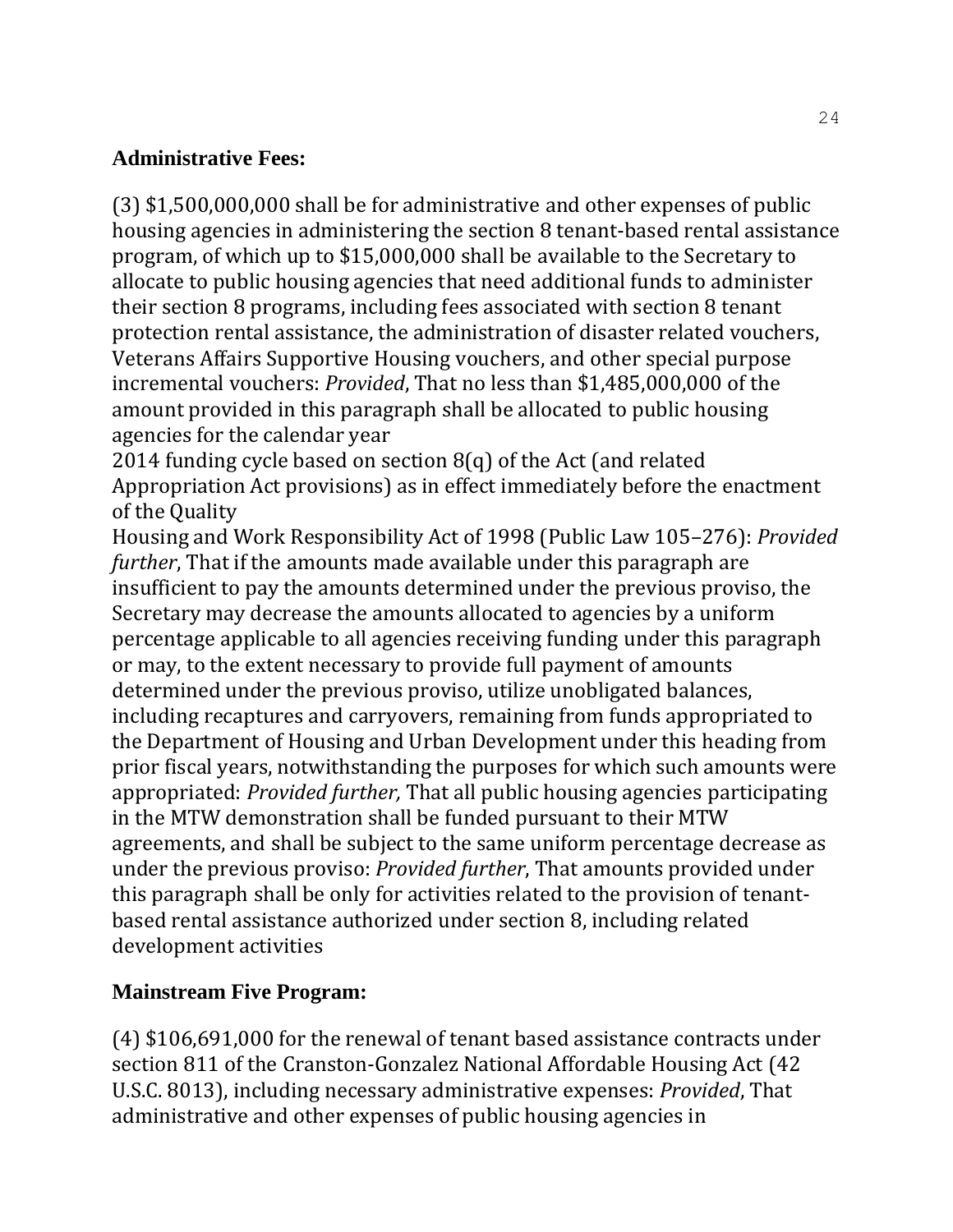administering the special purpose vouchers in this paragraph shall be funded under the same terms and be subject to the same pro rata reduction as the per cent decrease for administrative and other expenses to public housing agencies under paragraph (3) of this heading;

# **VASH Program:**

(5) \$75,000,000 for incremental rental voucher assistance for use through a supported housing program administered in conjunction with the Department of Veterans Affairs as authorized under section 8(o)(19) of the United States Housing Act of 1937: *Provided*, That the Secretary of Housing and Urban Development shall make such funding available, notwithstanding section 204 (competition provision) of this title, to public housing agencies that partner with eligible VA Medical Centers or other entities as designated by the Secretary of the Department Veterans Affairs, based on geographical need for such assistance as identified by the Secretary of the Department of Veterans Affairs, public housing agency administrative performance, and other factors as specified by the Secretary of Housing and Urban Development in consultation with the Secretary of the Department of Veterans Affairs: *Provided further*, That the Secretary of Housing and Urban Development may waive, or specify alternative requirements for (in consultation with the Secretary of the Department of Veterans Affairs),any provision of any statute or regulation that the Secretary of Housing and Urban Development administers in connection with the use of funds made available under this paragraph (except for requirements related to fair housing, nondiscrimination, labor standards, and the environment), upon a finding by the Secretary that any such waivers or alternative requirements are necessary for the effective delivery and administration of such voucher assistance: *Provided further*, That assistance made available under this paragraph shall continue to remain available for homeless veterans upon turn-over;

# **Tracking of Special Purpose Vouchers**

and (6) The Secretary shall separately track all special purpose vouchers funded under this heading.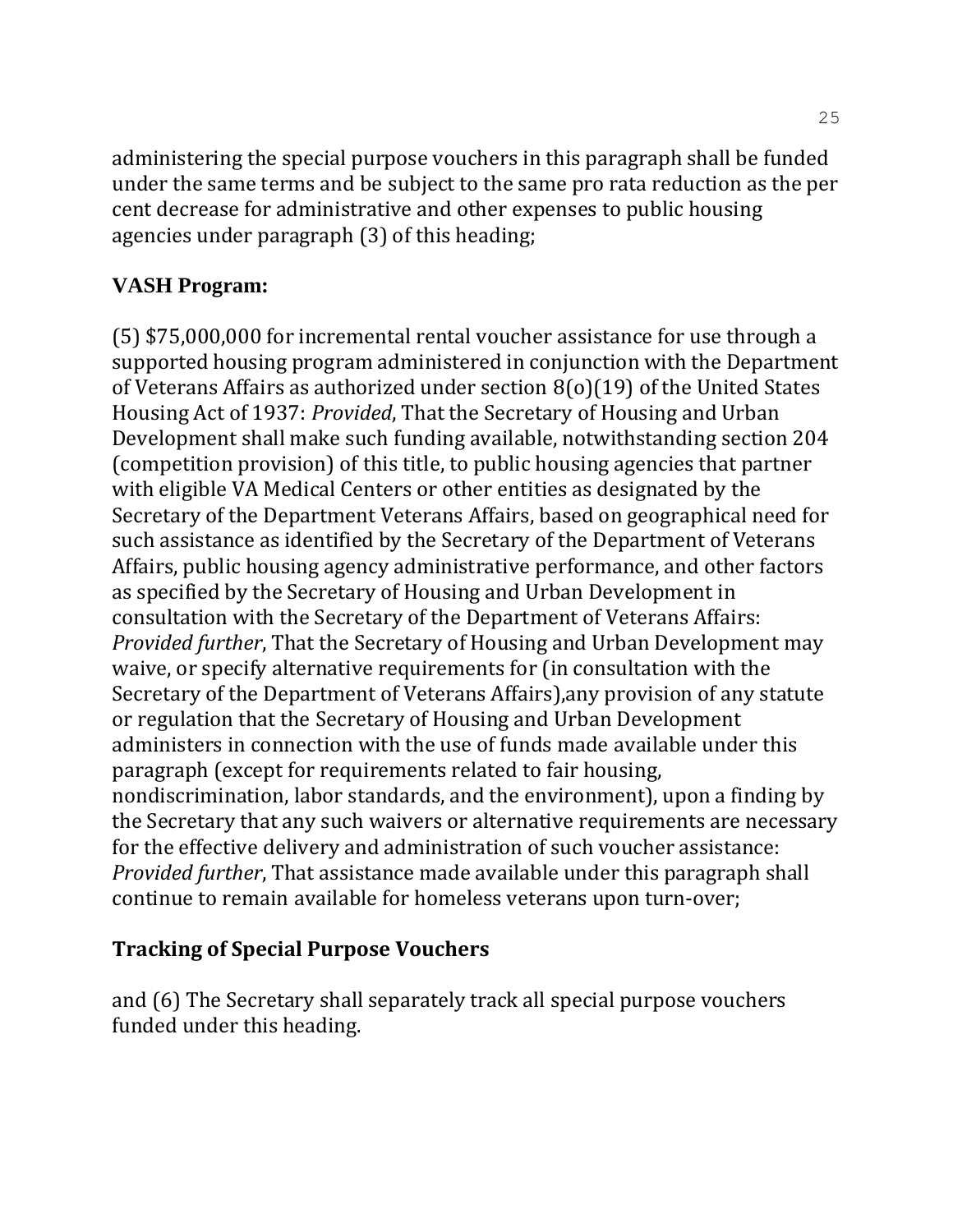# **Appendix B Calculation of HUD-Confirmed Shortfall and Shortfall Amount**

The amount that a PHA will be eligible to receive from this set-aside will be calculated by HUD, using HUD's 2 year projection tool (see link) and the most recent validated voucher leasing and expense data available in VMS at the time the PHA's application is reviewed. HUD's 2 year projection (forecasting) tool can be found at [http://portal.hud.gov/huddoc/FORECASTING\\_TOOL\\_v2.XLS](http://portal.hud.gov/huddoc/FORECASTING_TOOL_v2.XLS) and the instructions can be found at [http://portal.hud.gov/huddoc/forecast\\_guidance.pdf](http://portal.hud.gov/huddoc/forecast_guidance.pdf)

The 2-year tool compares all resources available to support the PHA's HAP payments in calendar 2014 with actual HAP expenses for 2014 projected through the end of the calendar year.

Resources are calculated using the PHA's NRA as of 12/31/2013, the HUD-held reserve as of 12/31/2013, the PHA's actual Renewal Annual Budget Authority (ABA) for 2014, and any new voucher incremental funding applicable to CY 2014 or set-aside amounts awarded or expected to be awarded in 2014.

HAP expenses are calculated based on current leasing and expense data, projected through the end of calendar year 2014; the PHA's suspension of general voucher issuance; and projected attrition based on actual attrition for the 12 months prior to the PHA's request for set-aside funds, as reported in PIC.

The requirement to suspend general voucher issuance is subject to the following exclusions:

- 1. Vouchers issued to current HCV participants to allow them to move.
- 2. Vouchers issued to program applicants under special-purpose voucher increments awarded in CY 2013 or CY 2014. These special-purpose vouchers include VASH, Family Unification Program (FUP), Near Elderly Disabled (NED), and Tenant Protection vouchers initially awarded in 2013 and/or 2014.

Vouchers issued to applicants moving into Project-Based Voucher (PBV) units in order to allow the PHA to meet its contractual obligation to fill PBV AHAP units being placed under HAP for the **first** time, and PBV units currently under HAP that are vacated by program participants. However, tenant-based vouchers are **not** to be issued to participants living in PBV units who are requesting a voluntary move with a tenant-based voucher after March 31, 2014 **Any vouchers issued on or after March 31, 2014, with the exception of those described in 1, 2, and 3 above, must be rescinded immediately**. To the extent consistent with the PHA's Administrative Plan, holders of these vouchers may be advised that they will be eligible to receive a new voucher when the PHA is able to resume issuance. PHAs cannot issue vouchers and/or execute HAP contracts for families that do not meet any of the exceptions through the end of Calendar Year 2014.

The application period for shortfall set-aside funding will remain open throughout the calendar year 2014, and PHAs may apply or re-apply at any time during the application period. PHAs that receive set-aside based on their current HAP costs may find it necessary to apply for additional set-aside funds. Similarly, PHAs that do not initially anticipate a shortfall because they have suspended leasing and expect to lose sufficient units by attrition may apply later if the attrition fails to resolve their shortfall.

All PHAs applying for the shortfall set-aside must be working with HUD's Shortfall Prevention Team (SPT) at the time of their application. The SPT will review the PHA's funding available for 2014 and their leasing and expense data to date, to determine whether the PHA has a shortfall and the amount needed to resolve the shortfall. The PHA will continue to work with the SPT throughout the year to monitor the PHA's financial position and to implement cost savings measures outlined in Notice PIH 2011-28 to decrease the possibility of an increased shortfall. PHA must adhere to the eligibility requirements detailed in Paragraph 12 of this Notice. Factors considered by the SPT to determine the amount of a potential shortfall will be determined as follows:

a. **PHA-held NRA as of 12/31/ 2013:** SPT will use the NRA balance reported by the PHA in VMS for 12/31/2013. If there is a confirmed discrepancy between this amount and the amount actually held by the PHA on  $12/31/2013$ , the lower of the reported or the actual amount of cash on hand to support the NRA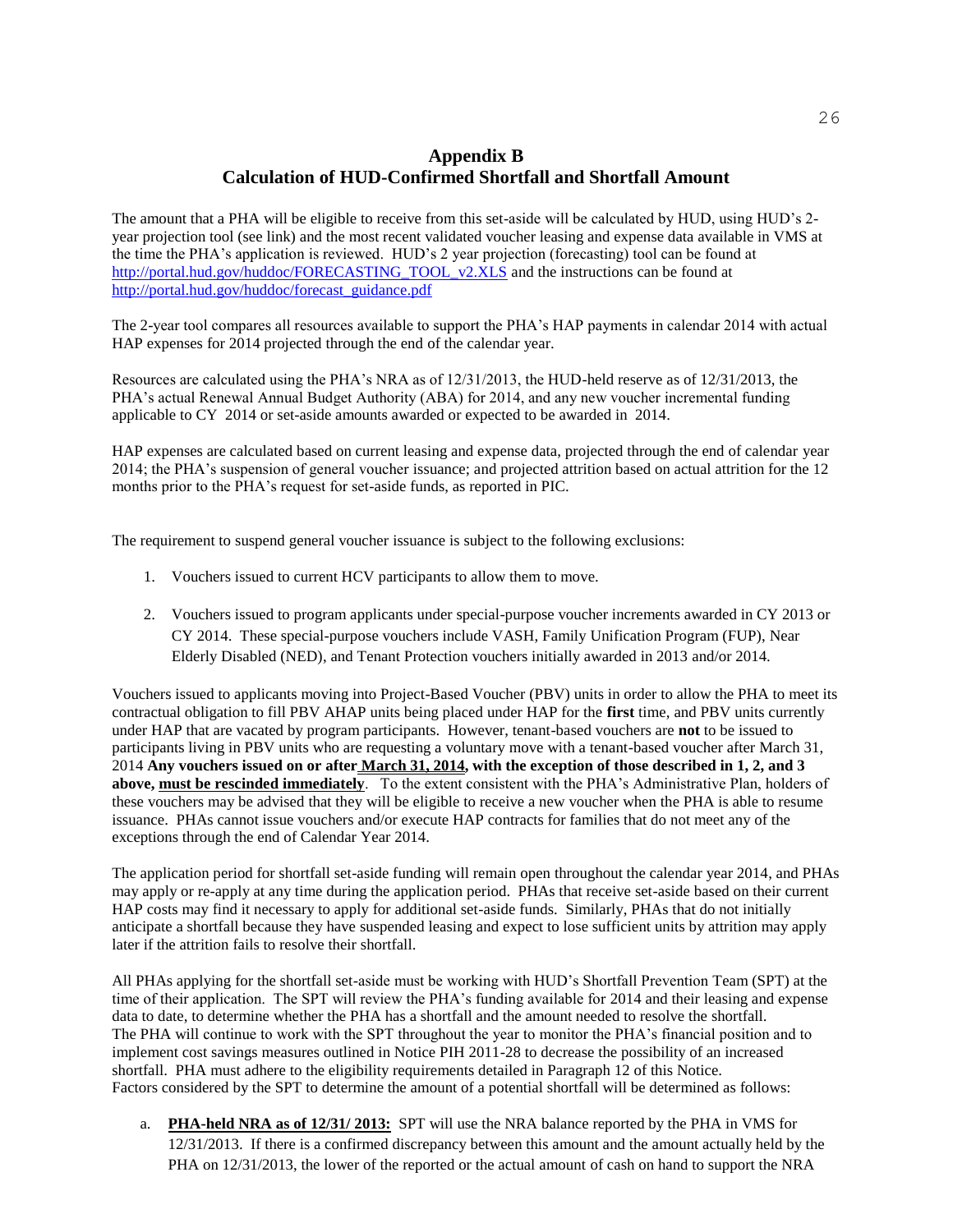will be used. The PHA will be required to provide documentation as requested before this adjustment will be made.

- b. **HUD-held reserve as of 12/31/ 2013:** SPT will use the balance reported to us by HUD's FMC.
- c. **2014Renewal ABA:** Actual renewal ABA awards for CY 2014.
- d. **Special-purpose voucher and tenant protection funding and set-asides:** FMC will provide amounts to be made available to the PHA in CY 2014 for special-purpose voucher and tenant protection funding increments applicable to any portion of CY 2014, and for any set-aside funding previously awarded in CY 2013.
- e. **Unit months leased:** The unit months leased (UML) for CY 2014 will be projected by taking the number of units reported in VMS in the last month available, and projecting that number through the end of the year. Reductions to projected leasing will be made for to adjust for attrition, in accordance with the annual turnover rate used in the 2-year tool. This rate is derived from the PHA's PIC data on families ending participation (EOP). Increases to projected leasing will be made for vouchers on the street prior to March 31, 2014, and additional leasing resulting from the admission of families described in 2 and 3 above - families receiving new special-purpose vouchers, and families moving into new or vacant PBV units. No adjustments will be made for mover families who receive vouchers in accordance with 1 above.
- f. **Total HAP expense:** Total HAP expense for 2014 will be based on a projection of the unit months leased for 2014 (described in f above) at the per-unit cost taken from the PHA's most recent VMS report. If the PHA's PUC increases in future months, and the PHA again determines that it is in danger of a shortfall, the PHA may apply for additional shortfall set-aside funds.
- g. **Vouchers issued, or projected to be issued:** The number of vouchers on the street as of March 31, 2014\_, taken from the PHA's VMS report, will be used to determine future leasing, if any, from vouchers issued prior to the March 31, 2014 cutoff. For most PHAs, there will be no units on the street starting in April 2014. Planned issuances for vouchers exempt from the suspension will be shown in the months they will be issued. The projected HAP costs for these units will be affected by the voucher success rate provided by the PHA and average time from issuance of the voucher to the HAP effective date.
- h. **Other Planned Additions or Reductions to Leased Units:** This field incorporates into the leasing schedule other planned additions to leasing with fixed start dates, such as the dates that PBV units currently under AHAP are scheduled to come under HAP. The calculated HAP cost for these units is not subject to the success rate calculation.
- i. **Year-End NRA Balance 2014:** Any PHA with a negative projected 2014 year-end balance will be considered to be a shortfall PHA. PHAs with year-end balances of \$0 or above will not be considered as shortfall PHAs or eligible to receive shortfall set-aside funds.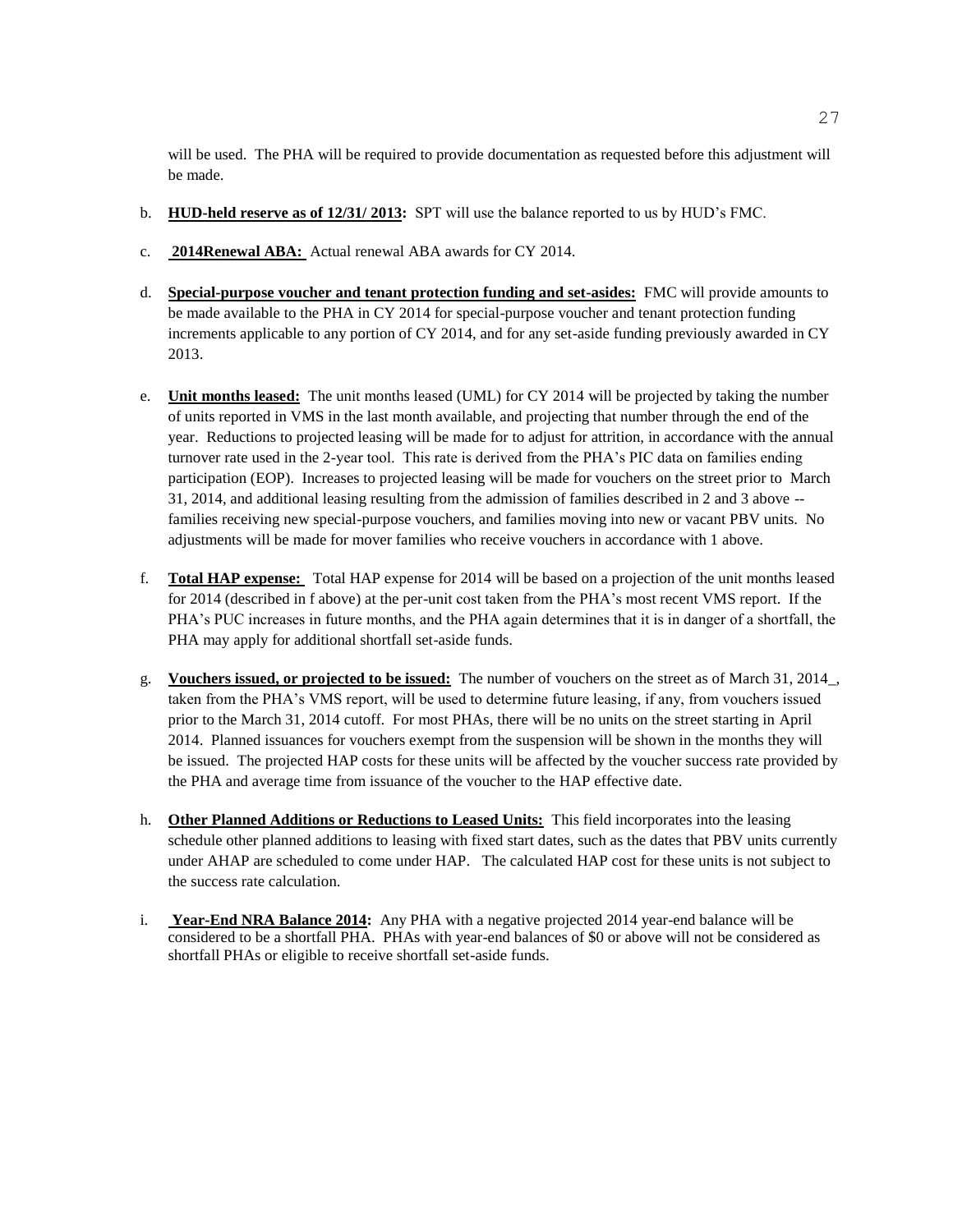### **CY 2014 Housing Choice Voucher Program - \$75 Million Set-Aside**

### **ATTACHMENT A**

**PHA Application for Category 1, Shortfall Funds And PHA Certification of Reasonable Cost Savings Measures Undertaken To Prevent Termination of HCV Participants Due to Insufficient Funds.**

| Name of PHA:               |  |
|----------------------------|--|
| PHA Number:                |  |
| <b>Executive Director:</b> |  |

The above referenced agency is applying for Category 1 Shortfall Funds and has undertaken reasonable cost savings measures to prevent termination of HCV Participants due to insufficient funds.

Please check Shortfall Scenario 1 or Shortfall Scenario 2 for which your PHA is applying. The application must be signed by the appropriate PHA official.

**Shortfall Scenario 1:** For PHAs already in an-SPT confirmed shortfall- the certification is as follows:

I, \_\_\_\_\_\_\_\_\_\_\_\_\_\_, hereby certify to the following:

(1) At the time of application, the PHA is working with the HUD Shortfall Prevention Team (SPT) and SPT has confirmed the PHA is in a shortfall position. (PHAs that are not currently working with the SPT but believe they are in a shortfall position should immediately contact their HUD Field Office for assistance.)

(2) The PHA has ceased issuing vouchers to applicants as of **March 31, 2014**. (Please note this does not apply to families that are participants and were issued a voucher to move to a different unit. This restriction is also not applicable to tenant protection vouchers that are being issued to targeted families that were residing in the covered property on the eligibility event, or where the PHA is leasing to homeless veterans under the HUD-VASH program, up to the baseline level of units under all HUD-VASH allocations (not just recent allocations), including turnover of HUD-VASH vouchers.)

(3) The PHA has rescinded any vouchers remaining on the street that were issued to applicant families and has stopped leasing those rescinded vouchers as of **March 31, 2014**. Note this does not apply to vouchers issued under the two exceptions noted in (2) above. In addition, PHAs may enter into PBV HAP contracts for units that were under AHAP as of the application date and still meet this condition.

(4) The PHA has ceased absorbing portable vouchers as of **March 31, 2014**.

(5) In regard to project-based voucher (PBV) HAP contracts, vouchers are not issued to a family that wants to voluntarily move. (However, if a unit becomes vacant, the PBV unit shall be filled with a family from the waiting list.)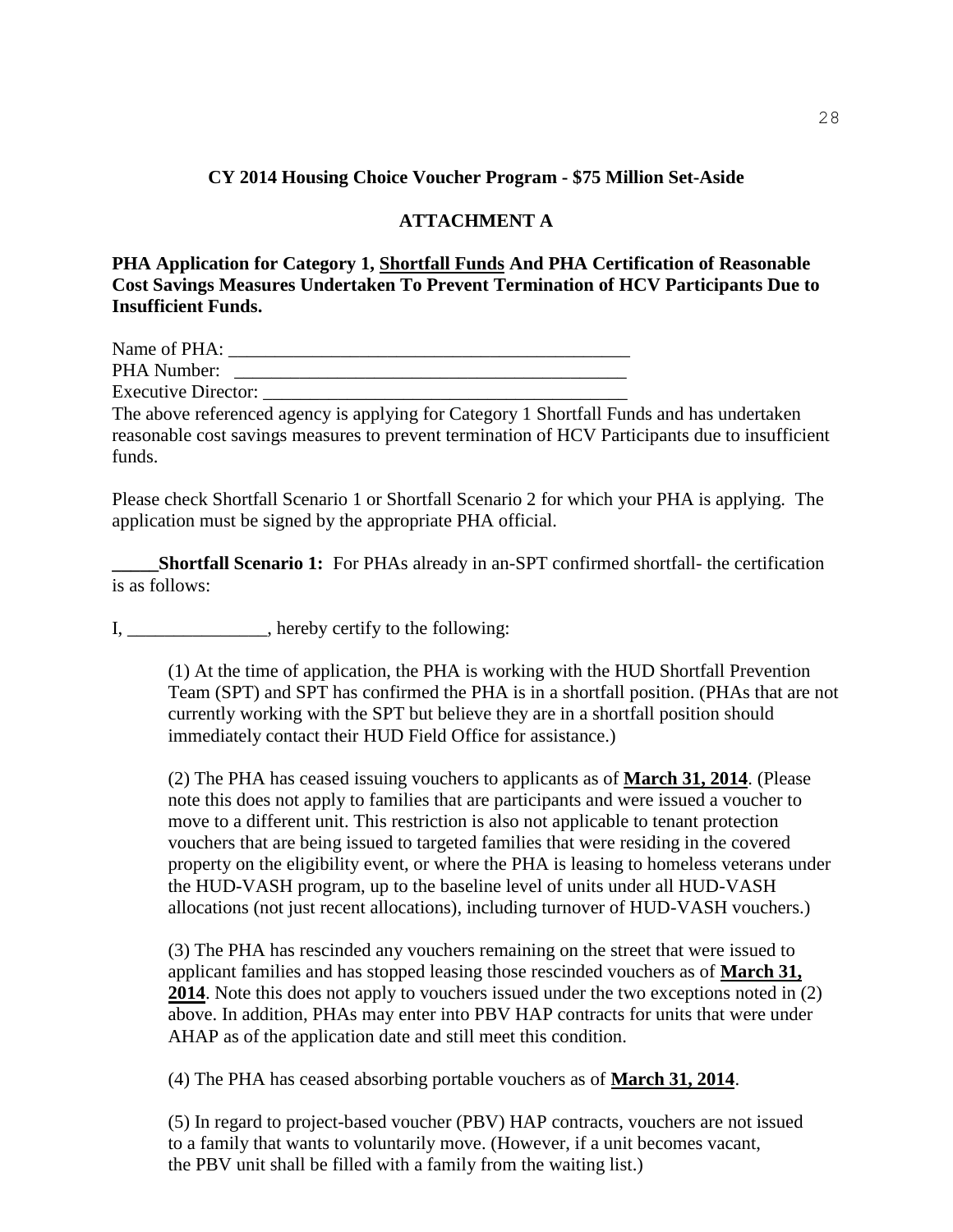**Shortfall Scenario 2:** For those PHAs that manage their HCV program budgets in a reasonable and responsible manner, but are later determined to be in an SPT-confirmed shortfall position, the Department will review each application on a case-by-case basis to determine if the PHA is eligible for funding under this category.

I \_\_\_\_\_\_\_\_\_\_\_\_\_\_\_\_\_\_\_\_\_\_, here by certify that the PHA agrees to comply with all SPTdirected cost savings measures.

Certification: I hereby certify that all the information stated herein, as well as any information provided in the accompaniment herewith, is true and accurate. Warning: HUD will prosecute false claims and statements. Conviction may result in criminal and/or civil penalties (18 U.S.C. 1001, 1010, 1012; 31 U.S.C. 3279, 3802)

\_\_\_\_\_\_\_\_\_\_\_\_\_\_\_\_\_\_\_\_\_\_\_\_\_\_\_\_\_\_\_\_\_\_\_ Signature of Executive Director and Date

\_\_\_\_\_\_\_\_\_\_\_\_\_\_\_\_\_\_\_\_\_\_\_\_\_\_\_\_\_\_\_\_\_\_\_\_

Contact Name and Phone Number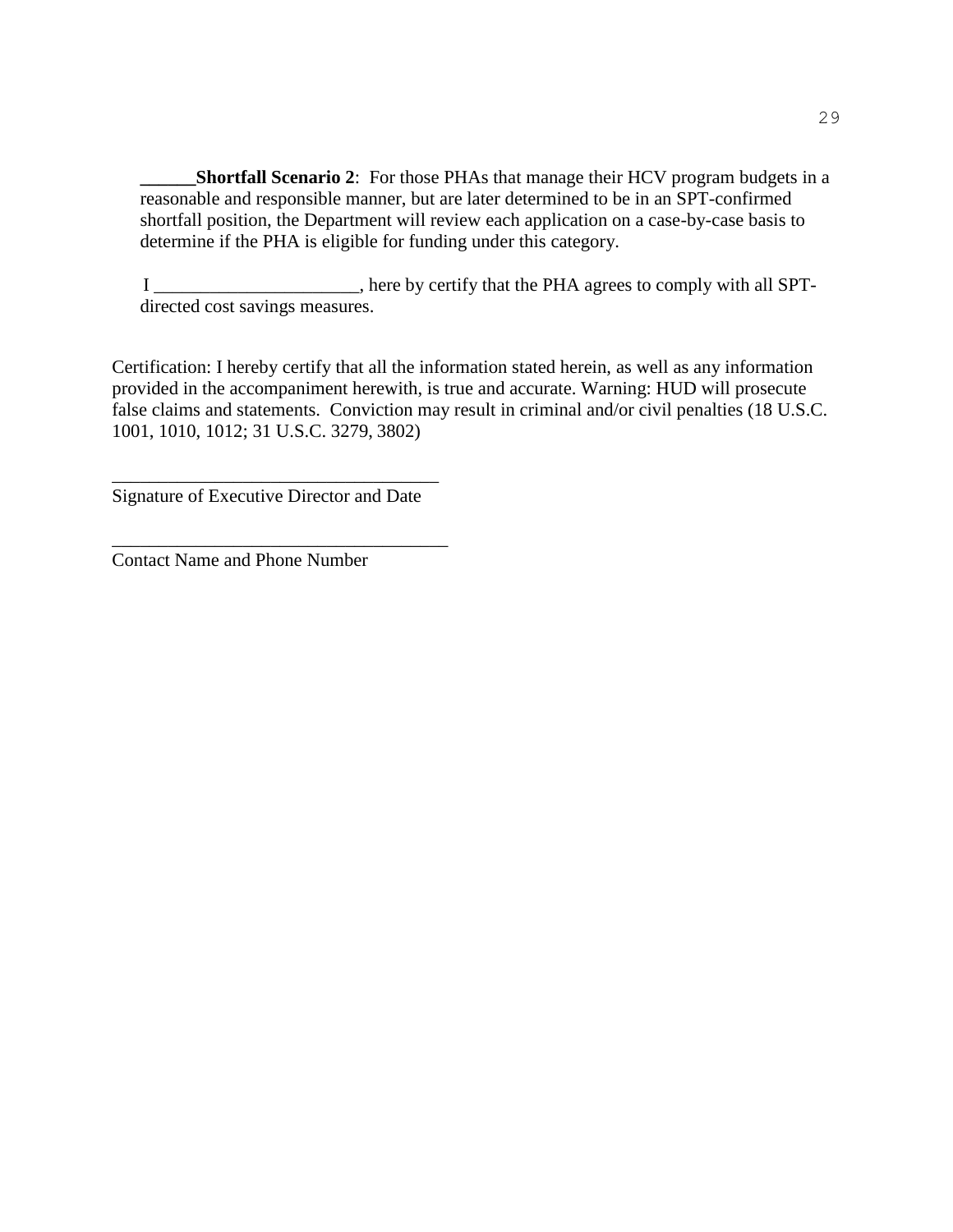### **CY 2014 Housing Choice Voucher Program**

### **ATTACHMENT B**

**Application for \$75 Million Set-Aside for Category (ies) 2a - Unforeseen Circumstances; 2b – Portability; 3 - Project Based Vouchers and/or; 4 - HUD-VASH**

Name of PHA: \_\_\_\_\_\_\_\_\_\_\_\_\_\_\_\_\_\_\_\_\_\_\_\_\_\_\_\_\_\_\_\_\_\_\_\_\_\_\_\_\_\_\_ PHA Number: \_\_\_\_\_\_\_\_\_\_\_\_\_\_\_\_\_\_\_\_\_\_\_\_\_\_\_\_\_\_\_\_\_\_\_\_\_\_\_\_\_\_ Executive Director:

### **CHECK ALL BOXES THAT APPLY**

\_\_\_\_\_\_ **Category 2a**: **Unforeseen Circumstances**.

\_\_\_\_\_\_ **Category 2b**: **Portability**.

**\_\_\_\_\_\_Category 3**: **Project Based Vouchers**

**\_\_\_\_\_\_ Category 4: HUD-VASH.**

**Documentation requirements for each of the above categories are contained in Paragraph 12 of this Notice.** 

### **This certification must be signed by the appropriate PHA official and returned**.

**Certification**: I hereby certify that all the information stated herein, as well as any information provided in the accompaniment herewith, is true and accurate. Warning: HUD will prosecute false claims and statements. Conviction may result in criminal and/or civil penalties (18 U.S.C. 1001, 1010, 1012; 31 U.S.C. 3279, 3802)

\_\_\_\_\_\_\_\_\_\_\_\_\_\_\_\_\_\_\_\_\_\_\_\_\_\_\_\_\_\_\_\_\_\_\_ Signature of Executive Director and Date

\_\_\_\_\_\_\_\_\_\_\_\_\_\_\_\_\_\_\_\_\_\_\_\_\_\_\_\_\_\_\_\_\_\_\_\_

Contact Name and Phone Number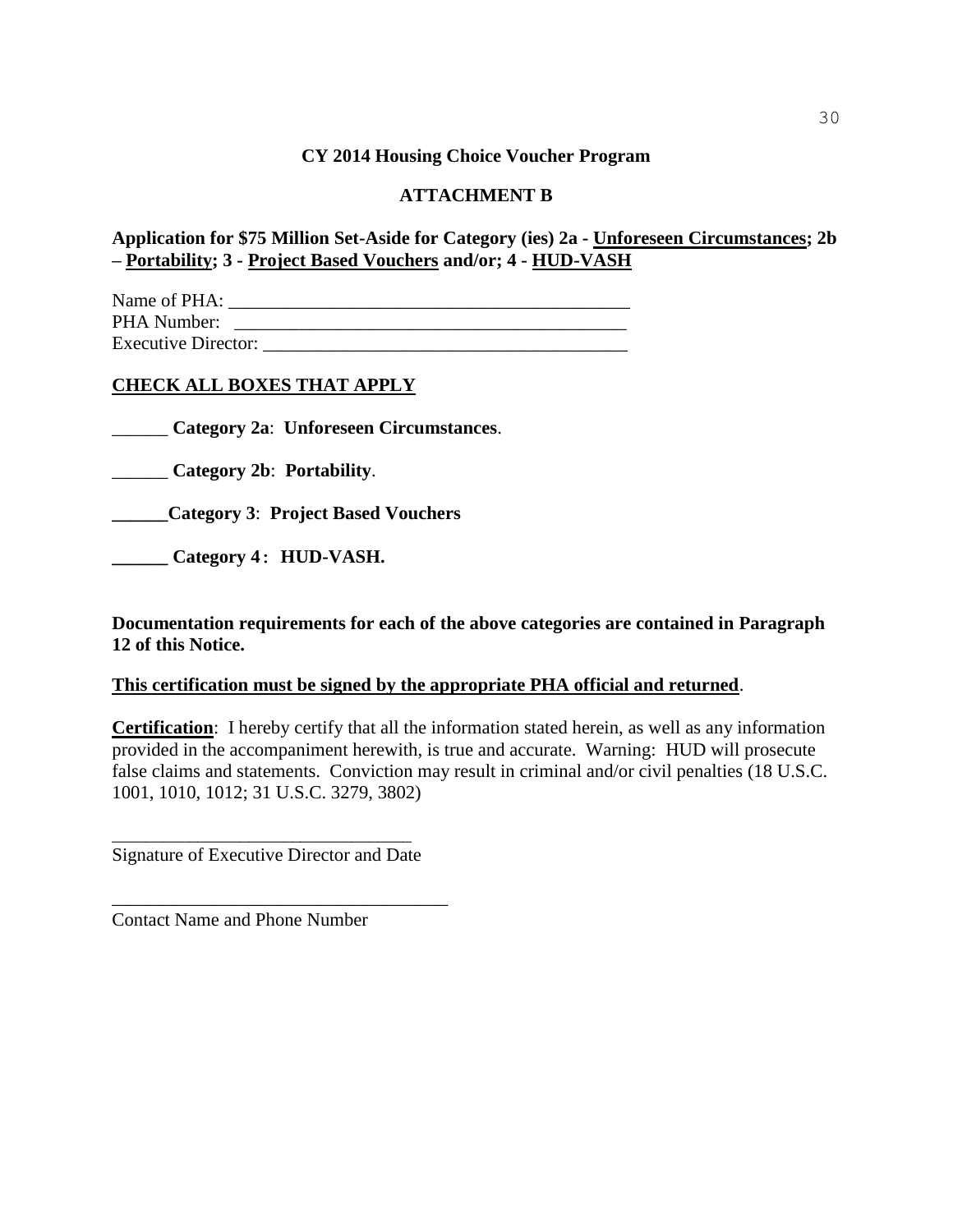### **CY 2014 Housing Choice Voucher Program - \$75 Million Set-Aside**

# **Attachment C**

# **Project-Based Commitment Data - Calendar Year 2013**

| <b>HA Number</b> |  |
|------------------|--|
| <b>HA Name</b>   |  |

#### **PROJECT-BASED COMMITMENTS**

**If the PHA had project-based (PB) commitments during CY 2013 for which vouchers were withheld from leasing, the PHA must report for each month the number of vouchers withheld from leasing.**

# *The PHA must complete a separate Attachment C for each PB commitment.*

|                               |             | NUMBER OF VOUCHERS WITHHELD FOR THIS PROJECT BASED COMMITMENT ONLY |             |             |             |              |              |             |              |             |                    |                    |
|-------------------------------|-------------|--------------------------------------------------------------------|-------------|-------------|-------------|--------------|--------------|-------------|--------------|-------------|--------------------|--------------------|
| <b>Project Identification</b> | Jan<br>2013 | Feb<br>2013                                                        | Mar<br>2013 | Apr<br>2013 | Mav<br>2013 | June<br>2013 | July<br>2013 | Aug<br>2013 | Sept<br>2013 | Oct<br>2013 | <b>Nov</b><br>2013 | <b>Dec</b><br>2013 |
|                               |             |                                                                    |             |             |             |              |              |             |              |             |                    |                    |
|                               |             |                                                                    |             |             |             |              |              |             |              |             |                    |                    |
|                               |             |                                                                    |             |             |             |              |              |             |              |             |                    |                    |

**PHA Certification: I hereby certify that all information stated herein, as well as any information provided in the accompaniment herewith, is true and accurate. Warning: HUD will prosecute false claims and statements. Convictions may result in criminal and/or civil penalties. (18 U.S.C. 1001, 1010, 1012, U.S.C. 3729, 3802)**

Executive Director Signature **Date Date Date PHA Contact** 

 $\Box$ 

\_\_\_\_\_\_\_\_\_\_\_\_\_\_\_\_\_\_\_\_\_\_\_\_\_\_\_\_\_\_\_\_\_\_\_\_\_\_\_\_\_\_\_\_\_\_\_\_\_\_\_\_\_\_ \_\_\_\_\_\_\_\_\_\_\_\_\_\_\_\_\_\_\_\_\_\_\_\_\_\_\_\_\_\_\_\_\_\_\_\_\_

Executive Director Name **Phone Aumber** Phone Number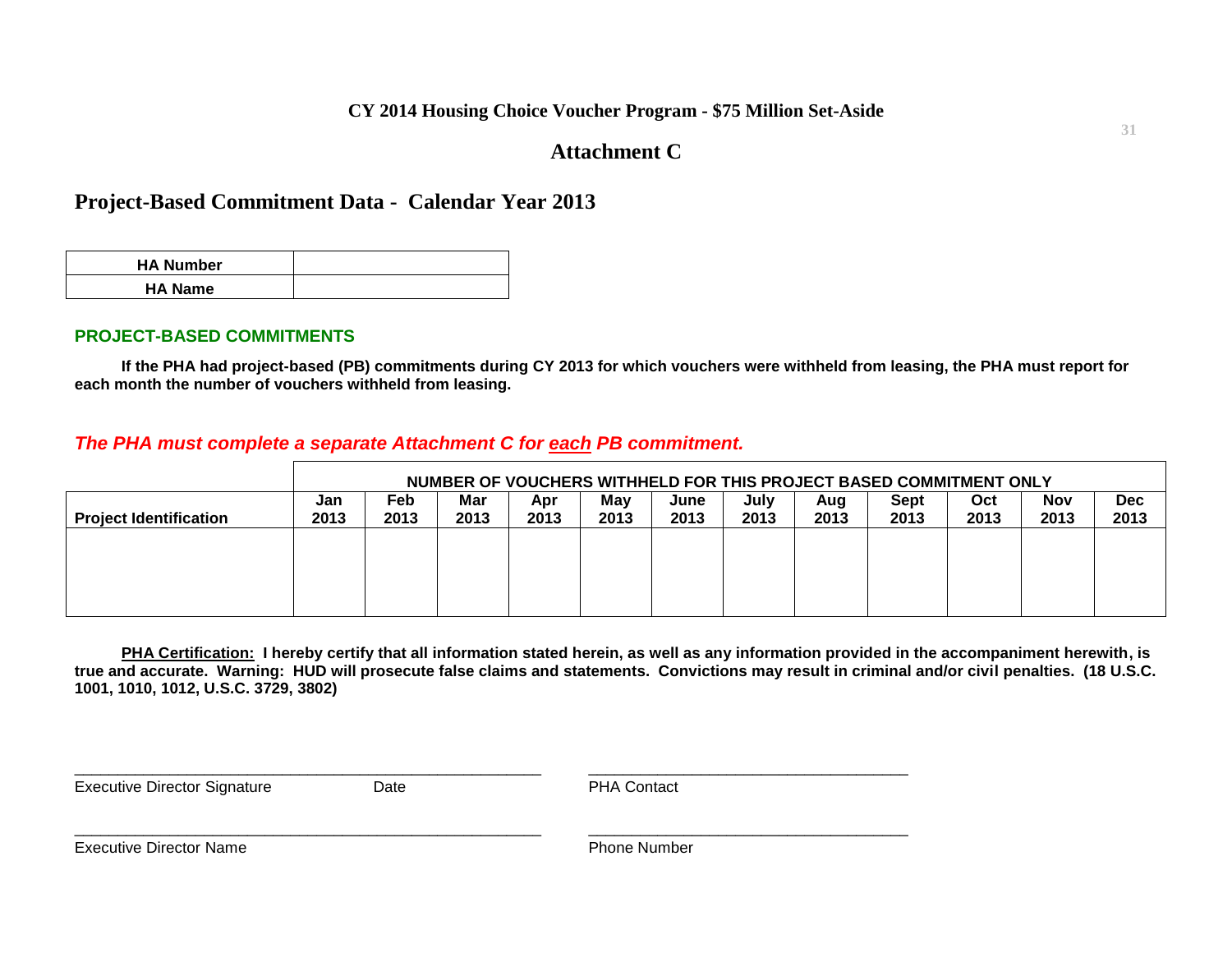#### **CY 2014 - \$75 MILLION SET-ASIDE - PBV DATA - (Page 1 of 2)**

# **ATTACHMENT D**

#### **NOTE: PLEASE COMPLETE ATT D FOR EACH PROJECT FOR WHICH PBV SET-ASIDE FUNDING IS BEING REQUESTED**

| PHA#:                                           |                                                        |                      |                   | <b>PHA NAME:</b>               |          |          |                                                                                                                               |                        |          |               |               |               |
|-------------------------------------------------|--------------------------------------------------------|----------------------|-------------------|--------------------------------|----------|----------|-------------------------------------------------------------------------------------------------------------------------------|------------------------|----------|---------------|---------------|---------------|
| #<br>of                                         | <b>PROJECTS</b>                                        |                      |                   |                                |          |          | <b>PROJECT NAME:</b>                                                                                                          |                        |          |               |               |               |
| <b>PROJECT TYPE:</b>                            |                                                        |                      |                   | NEW CONSTRUCTION:              |          |          |                                                                                                                               | <b>REHABILITATION:</b> |          |               |               |               |
|                                                 | NOTE: EXISTING HOUSING IS INELIGIBLE FOR THIS CATEGORY |                      |                   |                                |          |          |                                                                                                                               |                        |          |               |               |               |
| <b>INFORMATION ON AHAP:</b>                     |                                                        |                      |                   | <b>EFFECTIVE DATE OF AHAP:</b> |          |          | #OF DAYS FROM EFFECTIVE DATE OF HAP TO PROJECT COMPLETION DATE:<br>END DATE (DATE OF NEW CONSTRUCTION/REHAB COMPLETION DATE): |                        |          |               |               |               |
| <b>PERIOD</b><br><b>ALLOWED:</b><br># OF UNITS: | $Jan-13$                                               | <b>Feb-13</b>        | $Mar-13$          | Apr-13                         | $May-13$ | $Jun-13$ | <b>Jul-13</b>                                                                                                                 | Aug- $13$              | $Sep-13$ | <b>Oct-13</b> | <b>Nov-13</b> | <b>Dec-13</b> |
| <b>UNIT SIZE</b>                                |                                                        | <b>CONTRACT RENT</b> | <b>GROSS RENT</b> |                                |          |          | UTILITIES INCLUDED IN GROSS<br><b>RENT Y/N</b>                                                                                |                        |          |               | # OF UNITS    |               |
|                                                 | <b>BEDROOM</b>                                         |                      |                   |                                |          |          |                                                                                                                               |                        |          |               |               |               |
|                                                 | <b>BEDROOM</b>                                         |                      |                   |                                |          |          |                                                                                                                               |                        |          |               |               |               |